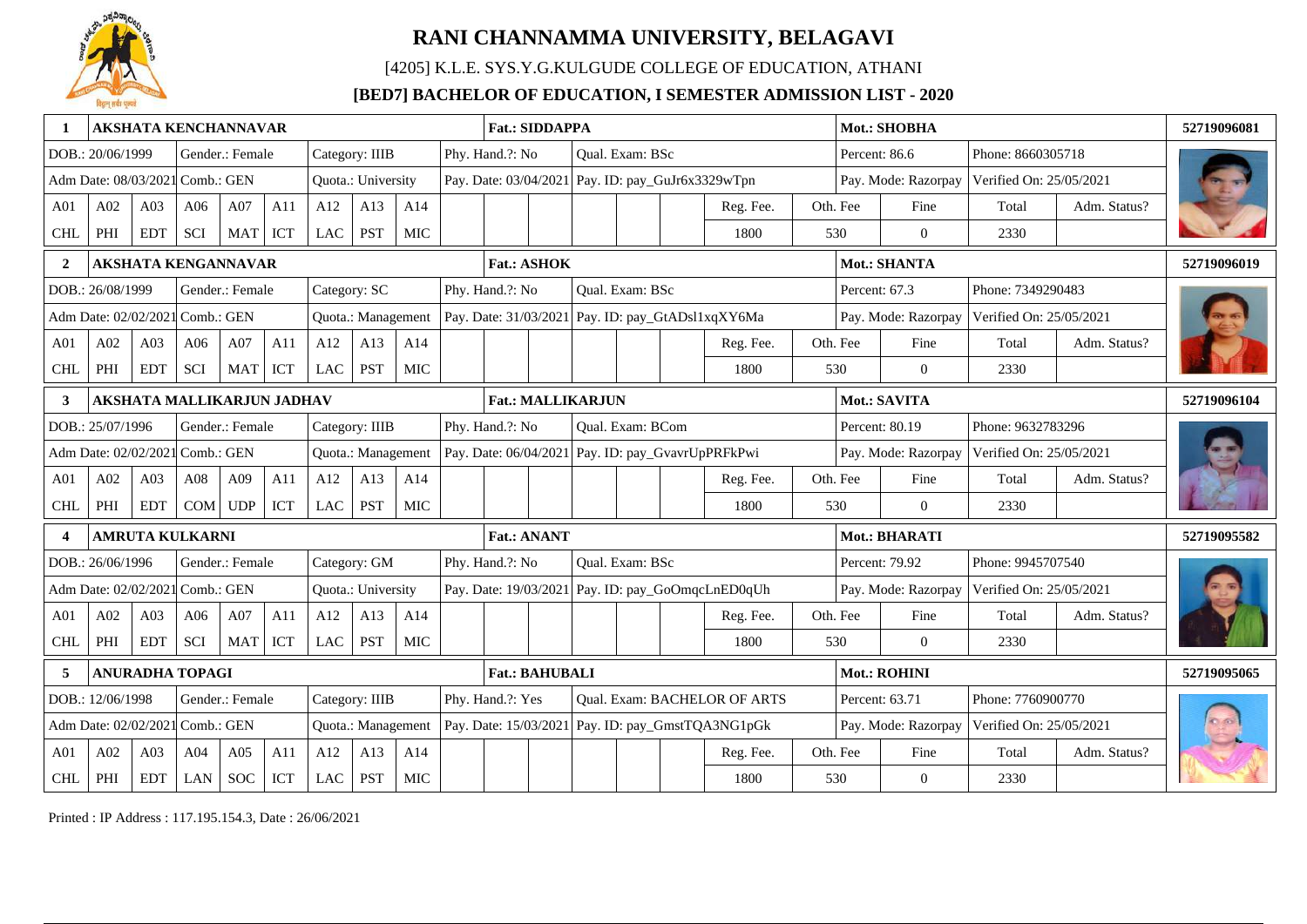

[4205] K.L.E. SYS.Y.G.KULGUDE COLLEGE OF EDUCATION, ATHANI

### **[BED7] BACHELOR OF EDUCATION, I SEMESTER ADMISSION LIST - 2020**

|                 |                                 |            | <b>ARUN SAMBHAJI YADAV</b> |                      |     |                 |                    |            |                 |                       | <b>Fat.: SAMBHAJI YADAV</b> |                 |                                                   |                                                   |                   | <b>Mot.: SUSHILA S YADAV</b> |                         |              | 52719095340 |
|-----------------|---------------------------------|------------|----------------------------|----------------------|-----|-----------------|--------------------|------------|-----------------|-----------------------|-----------------------------|-----------------|---------------------------------------------------|---------------------------------------------------|-------------------|------------------------------|-------------------------|--------------|-------------|
|                 | DOB.: 16/09/1999                |            |                            | Gender.: Male        |     |                 | Category: IIIB     |            | Phy. Hand.?: No |                       |                             | Qual. Exam: BSC |                                                   |                                                   | Percent: 65.6     |                              | Phone: 9742500526       |              |             |
|                 | Adm Date: 02/02/2021 Comb.: GEN |            |                            |                      |     |                 | Quota.: Management |            |                 |                       |                             |                 |                                                   | Pay. Date: 17/03/2021 Pay. ID: pay_Gndxl0vDcxrWjh |                   | Pay. Mode: Razorpay          | Verified On: 25/05/2021 |              |             |
| A <sub>01</sub> | A02                             | A03        | A06                        | A07                  | A11 | A12             | A13                | A14        |                 |                       |                             |                 |                                                   | Reg. Fee.                                         | Oth. Fee          | Fine                         | Total                   | Adm. Status? |             |
| <b>CHL</b>      | PHI                             | <b>EDT</b> | SCI                        | <b>MAT</b>           | ICT | LAC             | PST                | MIC        |                 |                       |                             |                 |                                                   | 1800                                              | 530               | $\Omega$                     | 2330                    |              |             |
|                 |                                 |            | <b>ASHA HIREMATH</b>       |                      |     |                 |                    |            |                 | <b>Fat.: DUNDAYYA</b> |                             |                 |                                                   |                                                   |                   | <b>Mot.: DANESHWARI</b>      |                         |              | 52719097282 |
|                 | DOB.: 30/05/2000                |            |                            | Gender.: Female      |     |                 | Category: IIIB     |            | Phy. Hand.?: No |                       |                             | Oual. Exam: BA  |                                                   |                                                   |                   | Percent: 78.37               | Phone: 9606380725       |              |             |
|                 | Adm Date: 26/04/2021            |            | $\mathsf{Comb}$ : GEN      |                      |     |                 | Quota.: University |            |                 |                       |                             |                 | Pay. Date: 26/04/2021 Pay. ID: pay_H3YdPKt9hiflS0 |                                                   |                   | Pay. Mode: Razorpay          | Verified On: 25/05/2021 |              |             |
| A01             | A02                             | A03        | A04                        | A05                  | A11 | A12             | A13                | A14        |                 |                       |                             |                 |                                                   | Reg. Fee.                                         | Oth. Fee          | Fine                         | Total                   | Adm. Status? |             |
| <b>CHL</b>      | PHI                             | <b>EDT</b> | LAN                        | <b>SOC</b>           | ICT | <b>LAC</b>      | <b>PST</b>         | MIC        |                 |                       |                             |                 |                                                   | 1800                                              | 530               | $\theta$                     | 2330                    |              |             |
|                 |                                 |            | <b>ASHA MUDALAGI</b>       |                      |     |                 |                    |            |                 | <b>Fat.: MALLAPPA</b> |                             |                 |                                                   |                                                   |                   | Mot.: SANGEETA               |                         |              | 52719095486 |
|                 | DOB.: 25/11/1997                |            |                            | Gender.: Female      |     |                 | Category: IIIB     |            | Phy. Hand.?: No |                       |                             | Oual. Exam: BA  |                                                   |                                                   |                   | Percent: 76.87               | Phone: 9353309379       |              |             |
|                 | Adm Date: 26/02/2021            |            | Comb.: GEN                 |                      |     |                 | Quota.: Management |            |                 |                       |                             |                 |                                                   | Pay. Date: 18/03/2021 Pay. ID: pay_Go37XZrU9k2AZH |                   | Pay. Mode: Razorpay          | Verified On: 25/05/2021 |              |             |
| A <sub>01</sub> | A02                             | A03        | A04                        | A05                  | A11 | A12             | A13                | A14        |                 |                       |                             |                 |                                                   | Reg. Fee.                                         | Oth. Fee          | Fine                         | Total                   | Adm. Status? |             |
| <b>CHL</b>      | PHI                             | <b>EDT</b> | <b>LAN</b>                 | <b>SOC</b>           | ICT | LAC             | <b>PST</b>         | <b>MIC</b> |                 |                       |                             |                 |                                                   | 1800                                              | 530               | $\Omega$                     | 2330                    |              |             |
|                 |                                 |            | <b>ASHA NANDEPPAGOL</b>    |                      |     |                 |                    |            |                 | <b>Fat.: MALLAPPA</b> |                             |                 |                                                   |                                                   |                   | Mot.: LAXMI                  |                         |              | 52719094959 |
|                 | DOB.: 28/03/1996                |            |                            | Gender.: Female      |     |                 | Category: IIA      |            | Phy. Hand.?: No |                       |                             | Oual. Exam: Bsc |                                                   |                                                   | Percent: 58.3     |                              | Phone: 9964494662       |              |             |
|                 | Adm Date: 02/02/2021            |            | Comb.: GEN                 |                      |     |                 | Quota.: University |            |                 |                       |                             |                 |                                                   | Pay. Date: 15/03/2021 Pay. ID: pay_GmoqoeEa8BA6so |                   | Pay. Mode: Razorpay          | Verified On: 25/05/2021 |              |             |
| A01             | A02                             | A03        | A06                        | A07                  | A11 | A12             | A13                | A14        |                 |                       |                             |                 |                                                   | Reg. Fee.                                         | Oth. Fee          | Fine                         | Total                   | Adm. Status? |             |
| <b>CHL</b>      | PHI                             | <b>EDT</b> | SCI                        | <b>MAT</b>           | ICT | LAC             | <b>PST</b>         | <b>MIC</b> |                 |                       |                             |                 |                                                   | 1800                                              | 530               | $\overline{0}$               | 2330                    |              |             |
|                 |                                 |            | ASHWINI HANAMANT NATEEKAR  |                      |     |                 |                    |            |                 |                       | <b>Fat.: HANAMANTH</b>      |                 |                                                   |                                                   |                   | Mot.: BHARATHI               |                         |              | 52719095019 |
|                 | DOB.: 03/05/1999                |            |                            | Gender.: Female      |     | Category: CAT-I | Phy. Hand.?: Yes   |            |                 | Qual. Exam: BA        |                             |                 |                                                   | Percent: 60.16                                    | Phone: 8296214184 |                              |                         |              |             |
|                 | Adm Date: 02/02/202             |            | Comb.: GEN                 |                      |     |                 | Quota.: Management |            |                 |                       |                             |                 |                                                   | Pay. Date: 15/03/2021 Pay. ID: pay_GmqqlMMWRB8YE7 |                   | Pay. Mode: Razorpay          | Verified On: 25/05/2021 |              |             |
| A <sub>01</sub> | A02                             | A03        | A04                        | A05                  | A11 | A12             | A13                | A14        |                 |                       |                             |                 |                                                   | Reg. Fee.                                         | Oth. Fee          | Fine                         | Total                   | Adm. Status? |             |
| <b>CHL</b>      | $\rm PHI$                       | <b>EDT</b> | LAN                        | $\operatorname{SOC}$ | ICT | <b>LAC</b>      | <b>PST</b>         | <b>MIC</b> |                 |                       |                             |                 |                                                   | 1800                                              | 530               | $\overline{0}$               | 2330                    |              |             |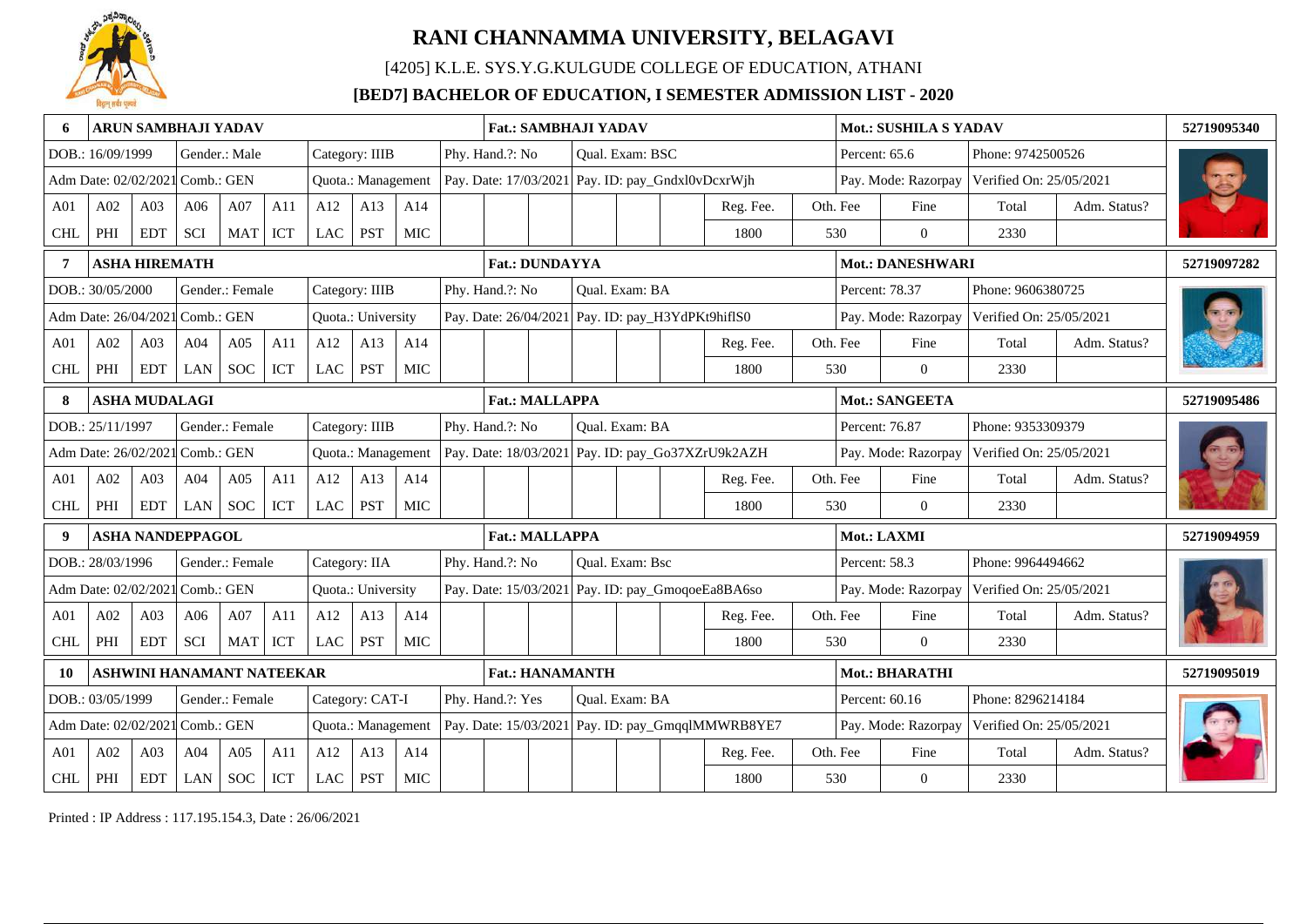

[4205] K.L.E. SYS.Y.G.KULGUDE COLLEGE OF EDUCATION, ATHANI

### **[BED7] BACHELOR OF EDUCATION, I SEMESTER ADMISSION LIST - 2020**

| 11              |                                 |                     | <b>ASHWINI SADALAGI</b>         |                                    |     |               |                    |            |  | <b>Fat.: SHIVANAND</b>                            |  |                   |                                                   |             | Mot.: LAXMI         |                         |              | 52719095131 |
|-----------------|---------------------------------|---------------------|---------------------------------|------------------------------------|-----|---------------|--------------------|------------|--|---------------------------------------------------|--|-------------------|---------------------------------------------------|-------------|---------------------|-------------------------|--------------|-------------|
|                 | DOB.: 05/06/1999                |                     |                                 | Gender.: Female                    |     |               | Category: IIIB     |            |  | Phy. Hand.?: No                                   |  | Qual. Exam: BSC   |                                                   |             | Percent: 75.92      | Phone: 9980412063       |              |             |
|                 | Adm Date: 02/02/2021 Comb.: GEN |                     |                                 |                                    |     |               | Quota.: Management |            |  | Pay. Date: 16/03/2021 Pay. ID: pay_GnDZii959lZ12l |  |                   |                                                   |             | Pay. Mode: Razorpay | Verified On: 25/05/2021 |              |             |
| A01             | A02                             | A03                 | A06                             | A09                                | A11 | A12           | A13                | A14        |  |                                                   |  |                   | Reg. Fee.                                         | Oth. Fee    | Fine                | Total                   | Adm. Status? |             |
| <b>CHI</b>      | PHI                             | <b>EDT</b>          | <b>SCI</b>                      | <b>UDP</b>                         | ICT | LAC           | <b>PST</b>         | <b>MIC</b> |  |                                                   |  |                   | 1800                                              | 530         | $\overline{0}$      | 2330                    |              |             |
| 12              |                                 | <b>AZRA JAMADAR</b> |                                 |                                    |     |               |                    |            |  | <b>Fat.: ABUBAKAR</b>                             |  |                   |                                                   |             | Mot.: ZAHARABANU    |                         |              | 52719095396 |
|                 | DOB.: 05/03/1996                |                     |                                 | Gender.: Female                    |     | Category: IIB |                    |            |  | Phy. Hand.?: No                                   |  | Qual. Exam: BSc   |                                                   |             | Percent: 85.21      | Phone: 8970862975       |              |             |
|                 | Adm Date: 10/03/2021 Comb.: GEN |                     |                                 |                                    |     |               | Quota.: University |            |  |                                                   |  |                   | Pay. Date: 17/03/2021 Pay. ID: pay_GngJW7N5U2ehxt |             | Pay. Mode: Razorpay | Verified On: 25/05/2021 |              |             |
| A <sub>01</sub> | A02                             | A <sub>03</sub>     | A06                             | A09                                | A11 | A12           | A13                | A14        |  |                                                   |  |                   | Reg. Fee.                                         | Oth. Fee    | Fine                | Total                   | Adm. Status? |             |
| <b>CHL</b>      | PHI                             | <b>EDT</b>          | <b>SCI</b>                      | <b>UDP</b>                         | ICT | <b>LAC</b>    | <b>PST</b>         | MIC        |  |                                                   |  |                   | 1800                                              | 530         | $\overline{0}$      | 2330                    |              |             |
| 13              |                                 |                     | <b>BHAGAVVA BISALLAPPA NAIK</b> |                                    |     |               |                    |            |  | <b>Fat.: BISALLAPPA NAIK</b>                      |  |                   |                                                   |             | Mot.: SATTEVVA      |                         |              | 52719095570 |
|                 | DOB.: 31/07/1990                |                     |                                 | Gender.: Female                    |     |               | Category: IIIB     |            |  | Phy. Hand.?: No                                   |  | Qual. Exam: BA    |                                                   | Percent: 60 |                     | Phone: 7996693519       |              |             |
|                 | Adm Date: 02/02/2021 Comb.: GEN |                     |                                 |                                    |     |               | Quota.: Management |            |  |                                                   |  |                   | Pay. Date: 19/03/2021 Pay. ID: pay_GoNLFr5aU0hk3V |             | Pay. Mode: Razorpay | Verified On: 25/05/2021 |              |             |
| A01             | A02                             | A03                 | A04                             | A05                                | A11 | A12           | A13                | A14        |  |                                                   |  |                   | Reg. Fee.                                         | Oth. Fee    | Fine                | Total                   | Adm. Status? |             |
| <b>CHL</b>      | PHI                             | <b>EDT</b>          | <b>LAN</b>                      | <b>SOC</b>                         | ICT | LAC           | PST                | <b>MIC</b> |  |                                                   |  |                   | 1800                                              | 530         | $\overline{0}$      | 2330                    |              |             |
| 14              |                                 |                     | <b>CHANDRU BHAJANTRI</b>        |                                    |     |               |                    |            |  | <b>Fat.: YAMANAPPA</b>                            |  |                   |                                                   |             | Mot.: SUNANDA       |                         |              | 52719096231 |
|                 | DOB.: 17/08/1997                |                     |                                 | Gender.: Male                      |     | Category: SC  |                    |            |  | Phy. Hand.?: No                                   |  | Qual. Exam: BSc   |                                                   |             | Percent: 68.78      | Phone: 8431737075       |              |             |
|                 | Adm Date: 08/03/2021 Comb.: GEN |                     |                                 |                                    |     |               | Quota.: University |            |  |                                                   |  |                   | Pay. Date: 06/04/2021 Pay. ID: pay_GvWMPg3E5dbett |             | Pay. Mode: Razorpay | Verified On: 25/05/2021 |              |             |
| A01             | A02                             | A03                 | A06                             | A07                                | A11 | A12           | A13                | A14        |  |                                                   |  |                   | Reg. Fee.                                         | Oth. Fee    | Fine                | Total                   | Adm. Status? |             |
| <b>CHI</b>      | PHI                             | <b>EDT</b>          | <b>SCI</b>                      | MAT                                | ICT | <b>LAC</b>    | <b>PST</b>         | <b>MIC</b> |  |                                                   |  |                   | 900                                               | 470         | $\Omega$            | 1370                    |              |             |
| 15              |                                 |                     | <b>CHANNAPPA KARIGAR</b>        |                                    |     |               |                    |            |  | <b>Fat.: BIRAPPA</b>                              |  |                   |                                                   |             | Mot.: SHARADA       |                         |              | 52719097269 |
|                 | DOB.: 30/06/1997                |                     | Category: IIA<br>Gender.: Male  |                                    |     |               |                    |            |  | Phy. Hand.?: No                                   |  | Qual. Exam: B Com |                                                   |             | Percent: 69.05      | Phone: 9740612138       |              |             |
|                 | Adm Date: 22/04/2021            |                     | Comb.: GEN                      |                                    |     |               | Quota.: University |            |  |                                                   |  |                   | Pay. Date: 26/04/2021 Pay. ID: pay_H3VMAUyL32031e |             | Pay. Mode: Razorpay | Verified On: 25/05/2021 |              |             |
| A <sub>01</sub> | A02                             | A03                 | A08                             | A09                                | A11 | A12           | A13                | A14        |  |                                                   |  |                   | Reg. Fee.                                         | Oth. Fee    | Fine                | Total                   | Adm. Status? |             |
| <b>CHL</b>      | PHI                             | <b>EDT</b>          | COM                             | $\ensuremath{\mathsf{UDP}}\xspace$ | ICT | <b>LAC</b>    | <b>PST</b>         | <b>MIC</b> |  |                                                   |  |                   | 1800                                              | 530         | $\boldsymbol{0}$    | 2330                    |              |             |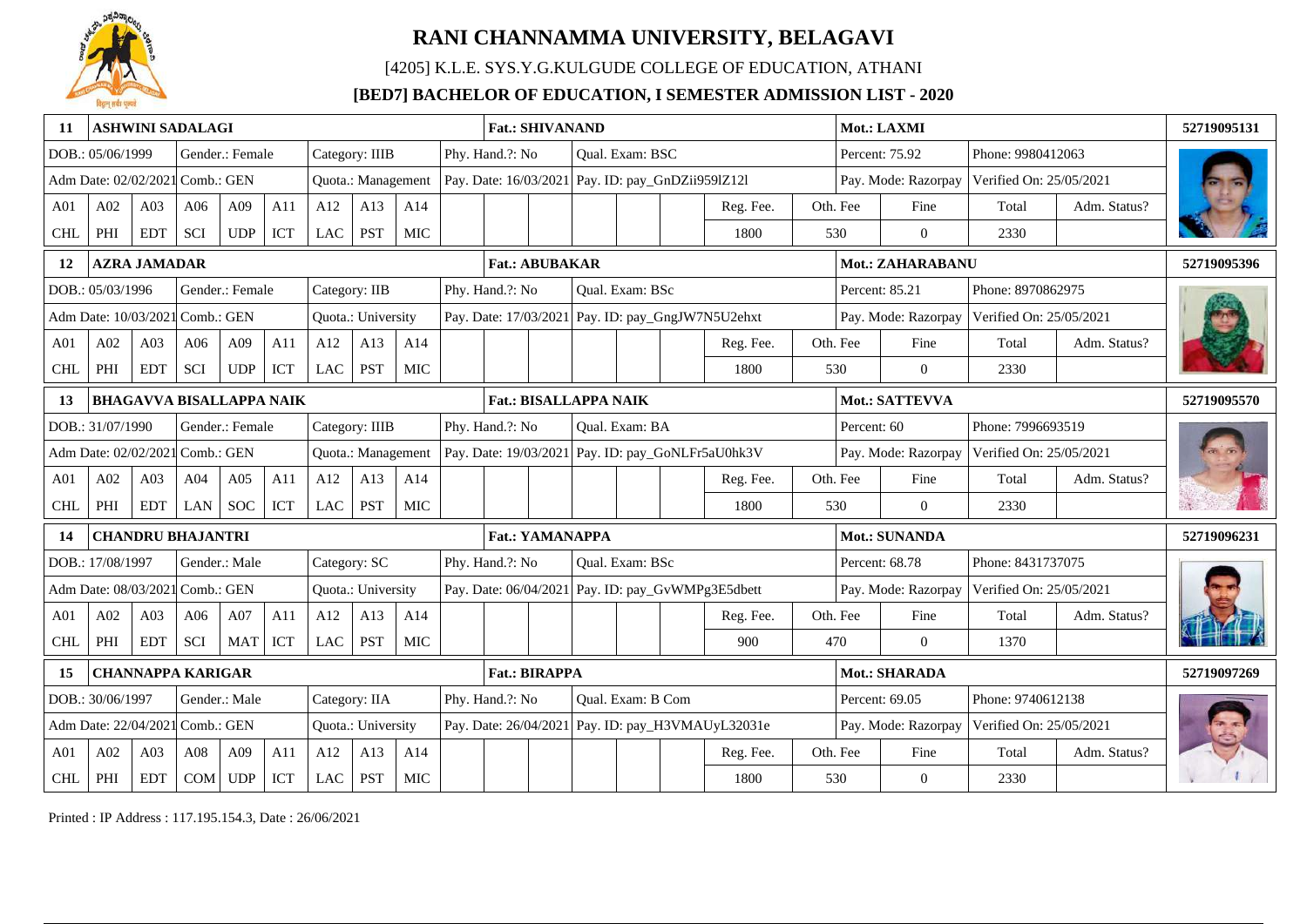

[4205] K.L.E. SYS.Y.G.KULGUDE COLLEGE OF EDUCATION, ATHANI

### **[BED7] BACHELOR OF EDUCATION, I SEMESTER ADMISSION LIST - 2020**

|                 |                                 |                 | <b>DAYANAND DURGI</b>           |                                    |     |            |                    |            | <b>Fat.: SURESH</b>   |  |                 |                                                   |          | Mot.: RAJAKKA       |                         |              | 52719095853 |
|-----------------|---------------------------------|-----------------|---------------------------------|------------------------------------|-----|------------|--------------------|------------|-----------------------|--|-----------------|---------------------------------------------------|----------|---------------------|-------------------------|--------------|-------------|
|                 | DOB.: 16/07/1998                |                 |                                 | Gender.: Male                      |     |            | Category: IIA      |            | Phy. Hand.?: No       |  | Qual. Exam: BSc |                                                   |          | Percent: 74.54      | Phone: 9632578381       |              |             |
|                 | Adm Date: 10/03/2021 Comb.: GEN |                 |                                 |                                    |     |            | Quota.: University |            |                       |  |                 | Pay. Date: 24/03/2021 Pay. ID: pay_GqQlWjhzSBsyV5 |          | Pay. Mode: Razorpay | Verified On: 25/05/2021 |              |             |
| A <sub>01</sub> | A02                             | A03             | A06                             | A09                                | A11 | A12        | A13                | A14        |                       |  |                 | Reg. Fee.                                         | Oth. Fee | Fine                | Total                   | Adm. Status? |             |
| <b>CHL</b>      | PHI                             | <b>EDT</b>      | <b>SCI</b>                      | UDP                                | ICT | LAC        | <b>PST</b>         | MIC        |                       |  |                 | 1800                                              | 530      | $\overline{0}$      | 2330                    |              |             |
| 17              |                                 |                 | <b>DHANASHREE LAXMAN AIHOLE</b> |                                    |     |            |                    |            | <b>Fat.: LAXMAN</b>   |  |                 |                                                   |          | Mot.: SHASHIKALA    |                         |              | 52719095668 |
|                 | DOB.: 24/06/1998                |                 |                                 | Gender.: Female                    |     |            | Category: SC       |            | Phy. Hand.?: No       |  | Qual. Exam: BSc |                                                   |          | Percent: 63.56      | Phone: 8867527201       |              |             |
|                 | Adm Date: 02/02/2021 Comb.: GEN |                 |                                 |                                    |     |            | Quota.: Management |            |                       |  |                 | Pay. Date: 19/03/2021 Pay. ID: pay_GoUGnaoPbL4nzs |          | Pay. Mode: Razorpay | Verified On: 25/05/2021 |              |             |
| A <sub>01</sub> | A02                             | A <sub>03</sub> | A06                             | A07                                | A11 | A12        | A13                | A14        |                       |  |                 | Reg. Fee.                                         | Oth. Fee | Fine                | Total                   | Adm. Status? |             |
| <b>CHL</b>      | PHI                             | <b>EDT</b>      | SCI                             | MAT                                | ICT | <b>LAC</b> | <b>PST</b>         | MIC        |                       |  |                 | 1800                                              | 530      | $\overline{0}$      | 2330                    |              |             |
|                 |                                 |                 | <b>GADVE TRUPTI PRAKASH</b>     |                                    |     |            |                    |            | <b>Fat.: PRAKASH</b>  |  |                 |                                                   |          | Mot.: SHEELA        |                         |              | 52719095437 |
|                 | DOB.: 28/03/1986                |                 |                                 | Gender.: Female                    |     |            | Category: IIIB     |            | Phy. Hand.?: No       |  | Qual. Exam: BA  |                                                   |          | Percent: 67.32      | Phone: 8971003996       |              |             |
|                 | Adm Date: 02/02/2021 Comb.: GEN |                 |                                 |                                    |     |            | Quota.: Management |            |                       |  |                 | Pay. Date: 18/03/2021 Pay. ID: pay_Go5Ag9KAWbfEPV |          | Pay. Mode: Razorpay | Verified On: 25/05/2021 |              |             |
| A <sub>01</sub> | A02                             | A03             | A04                             | A05                                | A11 | A12        | A13                | A14        |                       |  |                 | Reg. Fee.                                         | Oth. Fee | Fine                | Total                   | Adm. Status? |             |
| <b>CHL</b>      | PHI                             | <b>EDT</b>      | LAN                             | <b>SOC</b>                         | ICT | LAC        | <b>PST</b>         | <b>MIC</b> |                       |  |                 | 1800                                              | 530      | $\theta$            | 2330                    |              |             |
| 19              | <b>GEETA TELI</b>               |                 |                                 |                                    |     |            |                    |            | <b>Fat.: SANGAPPA</b> |  |                 |                                                   |          | Mot.: SUSHILA       |                         |              | 52719095069 |
|                 | DOB.: 05/09/1999                |                 |                                 | Gender.: Female                    |     |            | Category: IIA      |            | Phy. Hand.?: No       |  |                 | Qual. Exam: BACHELOR OF SCIENCE                   |          | Percent: 71.15      | Phone: 9148285830       |              |             |
|                 | Adm Date: 02/02/2021            |                 | $\vert$ Comb.: GEN              |                                    |     |            | Quota.: Management |            |                       |  |                 | Pay. Date: 15/03/2021 Pay. ID: pay_GmtEFQXS0kJPn1 |          | Pay. Mode: Razorpay | Verified On: 25/05/2021 |              |             |
| A <sub>01</sub> | A02                             | A03             | A06                             | A07                                | A11 | A12        | A13                | A14        |                       |  |                 | Reg. Fee.                                         | Oth. Fee | Fine                | Total                   | Adm. Status? |             |
| <b>CHL</b>      | PHI                             | <b>EDT</b>      | <b>SCI</b>                      | MAT                                | ICT | <b>LAC</b> | <b>PST</b>         | <b>MIC</b> |                       |  |                 | 1800                                              | 530      | $\Omega$            | 2330                    |              |             |
|                 |                                 |                 | <b>GURURAJ NIVARGI</b>          |                                    |     |            |                    |            | <b>Fat.: LAXMAN</b>   |  |                 |                                                   |          | Mot.: KAMALA        |                         |              | 52719095352 |
|                 | DOB.: 10/06/1998                |                 |                                 | Gender.: Male                      |     |            | Category: IIIB     |            | Phy. Hand.?: No       |  | Qual. Exam: BSC |                                                   |          | Percent: 68.9       | Phone: 7795058053       |              |             |
|                 | Adm Date: 02/02/202             |                 | Comb.: GEN                      |                                    |     |            | Quota.: Management |            |                       |  |                 | Pay. Date: 17/03/2021 Pay. ID: pay_GneKSYIaI23ZA2 |          | Pay. Mode: Razorpay | Verified On: 25/05/2021 |              |             |
| A <sub>01</sub> | A02                             | A03             | A06                             | A09                                | A11 | A12        | A13                | A14        |                       |  |                 | Reg. Fee.                                         | Oth. Fee | Fine                | Total                   | Adm. Status? |             |
| <b>CHL</b>      | $\rm PHI$                       | <b>EDT</b>      | SCI                             | $\ensuremath{\mathsf{UDP}}\xspace$ | ICT | <b>LAC</b> | <b>PST</b>         | <b>MIC</b> |                       |  |                 | 1800                                              | 530      | $\overline{0}$      | 2330                    |              |             |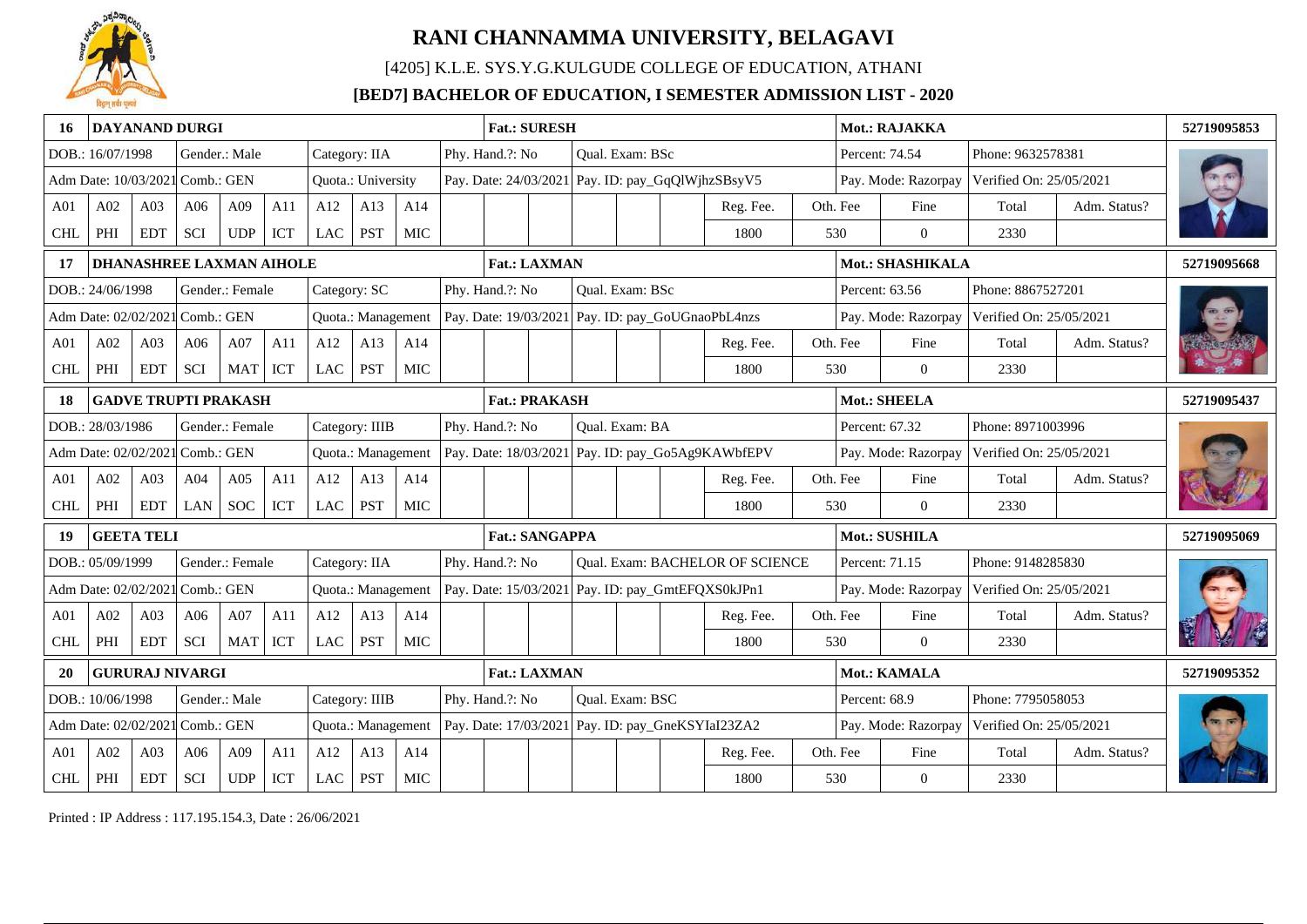

[4205] K.L.E. SYS.Y.G.KULGUDE COLLEGE OF EDUCATION, ATHANI

### **[BED7] BACHELOR OF EDUCATION, I SEMESTER ADMISSION LIST - 2020**

| 21              |                                 |                 |                    | <b>GURUSIDDAYYA SANKRATTIMATH</b> |     |     |                    |            | <b>Mot.: SUNANDA</b><br><b>Fat.: BASAYYA</b> |                             |                                                                                                       |                                                       |                 |  |                                                   |  |               |                             | 52719096048             |              |             |
|-----------------|---------------------------------|-----------------|--------------------|-----------------------------------|-----|-----|--------------------|------------|----------------------------------------------|-----------------------------|-------------------------------------------------------------------------------------------------------|-------------------------------------------------------|-----------------|--|---------------------------------------------------|--|---------------|-----------------------------|-------------------------|--------------|-------------|
|                 | DOB.: 14/06/1998                |                 |                    | Gender.: Male                     |     |     | Category: IIIB     |            |                                              | Phy. Hand.?: No             |                                                                                                       |                                                       | Oual. Exam: BSc |  |                                                   |  |               | Percent: 83.46              | Phone: 7349759421       |              |             |
|                 | Adm Date: 09/03/2021 Comb.: GEN |                 |                    |                                   |     |     | Quota.: University |            |                                              |                             |                                                                                                       |                                                       |                 |  | Pay. Date: 31/03/2021 Pay. ID: pay_GtDmqy6MTSGS65 |  |               | Pay. Mode: Razorpay         | Verified On: 25/05/2021 |              |             |
| A01             | A02                             | A03             | A06                | A09                               | A11 | A12 | A13                | A14        |                                              |                             |                                                                                                       |                                                       |                 |  | Reg. Fee.                                         |  | Oth. Fee      | Fine                        | Total                   | Adm. Status? |             |
| <b>CHL</b>      | PHI                             | <b>EDT</b>      | SCI                | UDP                               | ICT | LAC | PST                | <b>MIC</b> |                                              |                             |                                                                                                       |                                                       |                 |  | 1800                                              |  | 530           | $\theta$                    | 2330                    |              |             |
| 22              |                                 |                 |                    | HARIPRASAD MOHAN VAYACHAL         |     |     |                    |            |                                              | <b>Fat.: MOHAN VAYACHAL</b> |                                                                                                       |                                                       |                 |  |                                                   |  |               | Mot.: VIMALA MOHAN VAYACHAL |                         |              | 52719095103 |
|                 | DOB.: 29/06/1991                |                 |                    | Gender.: Male                     |     |     | Category: IIA      |            |                                              | Phy. Hand.?: No             |                                                                                                       |                                                       | Qual. Exam: BE  |  |                                                   |  | Percent: 66.2 |                             | Phone: 9035255401       |              |             |
|                 | Adm Date: 02/02/2021 Comb.: GEN |                 |                    |                                   |     |     | Quota.: Management |            |                                              |                             |                                                                                                       |                                                       |                 |  | Pay. Date: 17/03/2021 Pay. ID: pay_GniGMgm0RHevwZ |  |               | Pay. Mode: Razorpay         | Verified On: 25/05/2021 |              |             |
| A <sub>01</sub> | A02                             | A03             | A06                | A07                               | A11 | A12 | A13                | A14        |                                              |                             |                                                                                                       |                                                       |                 |  | Reg. Fee.                                         |  | Oth. Fee      | Fine                        | Total                   | Adm. Status? |             |
| <b>CHL</b>      | PHI                             | <b>EDT</b>      | <b>SCI</b>         | <b>MAT</b>                        | ICT | LAC | <b>PST</b>         | <b>MIC</b> |                                              |                             |                                                                                                       |                                                       |                 |  | 1800                                              |  | 530           | $\overline{0}$              | 2330                    |              |             |
| 23              |                                 |                 | HARSHITA HIPPARAGI |                                   |     |     |                    |            |                                              | <b>Fat.: BHARATESH</b>      |                                                                                                       |                                                       |                 |  |                                                   |  | Mot.: PURNIMA |                             |                         | 52719095119  |             |
|                 | DOB.: 18/08/1999                |                 |                    | Gender.: Female                   |     |     | Category: IIIB     |            |                                              | Phy. Hand.?: No             |                                                                                                       |                                                       | Qual. Exam: BSC |  |                                                   |  |               | Percent: 72.48              | Phone: 7795117764       |              |             |
|                 | Adm Date: 02/02/2021 Comb.: GEN |                 |                    |                                   |     |     | Quota.: Management |            |                                              |                             |                                                                                                       |                                                       |                 |  | Pay. Date: 16/03/2021 Pay. ID: pay_GnDJ90dHcmQlbI |  |               | Pay. Mode: Razorpay         | Verified On: 25/05/2021 |              |             |
| A <sub>01</sub> | A02                             | A03             | A06                | A09                               | A11 | A12 | A13                | A14        |                                              |                             |                                                                                                       |                                                       |                 |  | Reg. Fee.                                         |  | Oth. Fee      | Fine                        | Total                   | Adm. Status? |             |
| <b>CHL</b>      | PHI                             | <b>EDT</b>      | SCI                | <b>UDP</b>                        | ICT | LAC | <b>PST</b>         | MIC        |                                              |                             |                                                                                                       |                                                       |                 |  | 1800                                              |  | 530           | $\theta$                    | 2330                    |              |             |
| 24              |                                 |                 |                    | HUVAKKA ANNASAB KUMBAR            |     |     |                    |            |                                              | <b>Fat.: ANNASAB</b>        |                                                                                                       |                                                       |                 |  |                                                   |  |               | <b>Mot.: SUREKHA</b>        |                         |              | 52719095159 |
|                 | DOB.: 14/02/1999                |                 |                    | Gender.: Female                   |     |     | Category: IIA      |            |                                              | Phy. Hand.?: No             |                                                                                                       |                                                       | Qual. Exam: BA  |  |                                                   |  |               | Percent: 77.42              | Phone: 9986001504       |              |             |
|                 | Adm Date: 02/02/2021 Comb.: GEN |                 |                    |                                   |     |     | Quota.: Management |            |                                              |                             |                                                                                                       |                                                       |                 |  | Pay. Date: 16/03/2021 Pay. ID: pay_GnGpC2dCEKy2rf |  |               | Pay. Mode: Razorpay         | Verified On: 25/05/2021 |              |             |
| A <sub>01</sub> | A02                             | A <sub>03</sub> | A <sub>04</sub>    | A05                               | A11 | A12 | A13                | A14        |                                              |                             |                                                                                                       |                                                       |                 |  | Reg. Fee.                                         |  | Oth. Fee      | Fine                        | Total                   | Adm. Status? |             |
| <b>CHL</b>      | PHI                             | <b>EDT</b>      | LAN                | <b>SOC</b>                        | ICT | LAC | <b>PST</b>         | MIC        |                                              |                             |                                                                                                       |                                                       |                 |  | 1800                                              |  | 530           | $\Omega$                    | 2330                    |              |             |
| 25              |                                 |                 |                    | JAYASHREE SHREEKANT JAGADAL       |     |     |                    |            |                                              |                             | Mot.: VIMALA JAGADAL<br><b>Fat.: SHREEKANT JAGADAL</b>                                                |                                                       |                 |  |                                                   |  |               |                             |                         |              | 52719096281 |
|                 | DOB.: 05/05/1995                |                 |                    | Gender.: Female                   |     |     | Category: IIA      |            |                                              | Phy. Hand.?: No             |                                                                                                       | Percent: 60.08<br>Phone: 7019413581<br>Oual. Exam: BA |                 |  |                                                   |  |               |                             |                         |              |             |
|                 | Adm Date: 26/02/2021            |                 | I Comb.: GEN       |                                   |     |     | Quota.: Management |            |                                              |                             | Pay. Date: $06/04/2021$ Pay. ID: pay_GvWGoaBK2JE12x<br>Verified On: 25/05/2021<br>Pay. Mode: Razorpay |                                                       |                 |  |                                                   |  |               |                             |                         |              |             |
| A <sub>01</sub> | A02                             | A03             | A04                | A05                               | A11 | A12 | A13                | A14        |                                              |                             |                                                                                                       | Oth. Fee<br>Fine<br>Total<br>Reg. Fee.                |                 |  |                                                   |  |               |                             |                         | Adm. Status? |             |
| $\mbox{CHL}$    | PHI                             | <b>EDT</b>      | LAN                | <b>SOC</b>                        | ICT | LAC | PST                | <b>MIC</b> |                                              |                             |                                                                                                       |                                                       |                 |  | 1800                                              |  | 530           | $\overline{0}$              | 2330                    |              |             |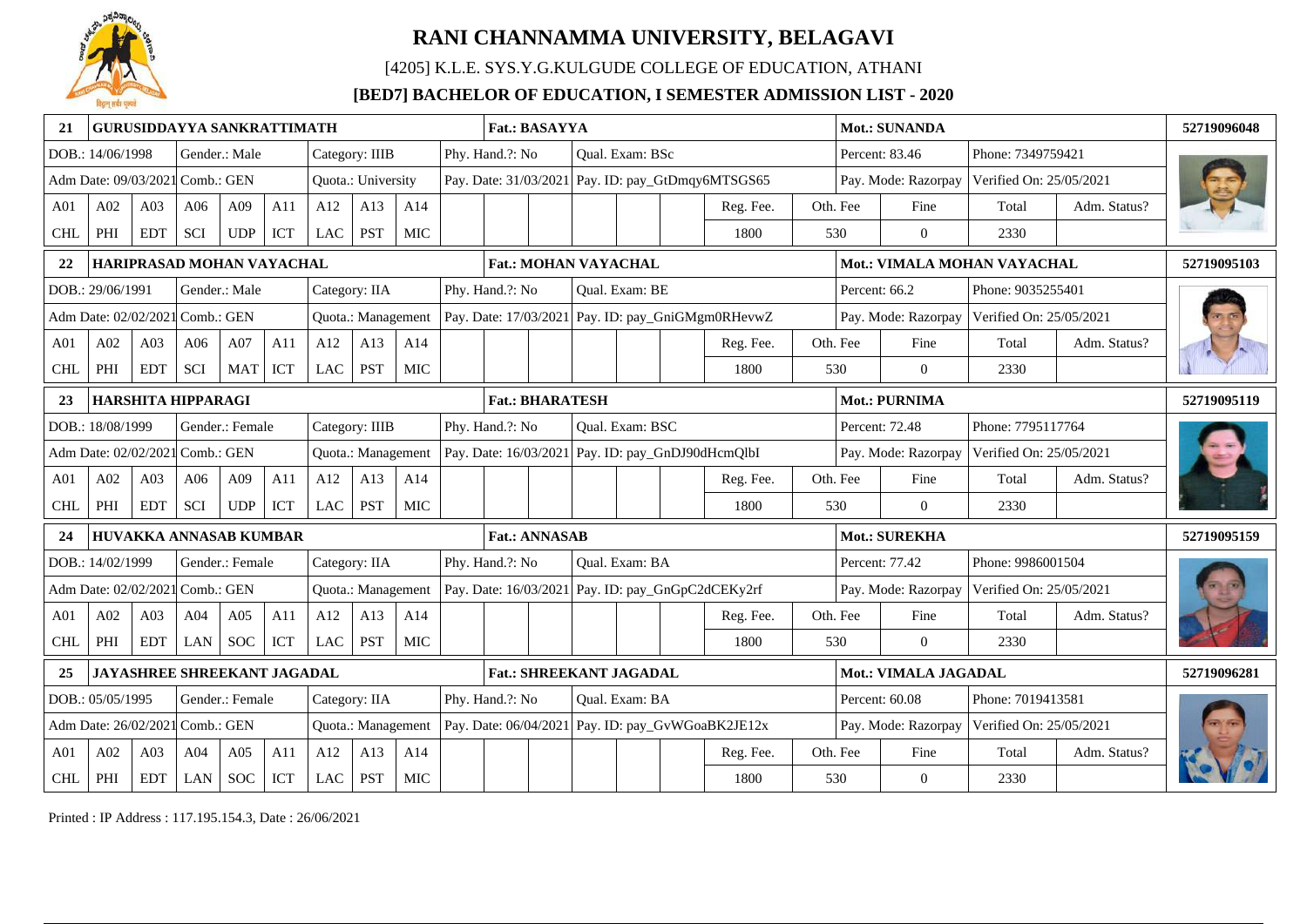

[4205] K.L.E. SYS.Y.G.KULGUDE COLLEGE OF EDUCATION, ATHANI

### **[BED7] BACHELOR OF EDUCATION, I SEMESTER ADMISSION LIST - 2020**

| 26              |                                 | <b>JYOTI BAGI</b>    |                        |                 |            |               |                    |            | <b>Fat.: BALAPPA</b>                                                     |  |  |                 |                                |                                                   |  |               | Mot.: PRABHAVATI    |                         |              | 52719096031 |
|-----------------|---------------------------------|----------------------|------------------------|-----------------|------------|---------------|--------------------|------------|--------------------------------------------------------------------------|--|--|-----------------|--------------------------------|---------------------------------------------------|--|---------------|---------------------|-------------------------|--------------|-------------|
|                 | DOB.: 23/03/1999                |                      |                        | Gender.: Female |            | Category: IIA |                    |            | Phy. Hand.?: No                                                          |  |  | Qual. Exam: BA  |                                |                                                   |  |               | Percent: 83.26      | Phone: 9964960738       |              |             |
|                 | Adm Date: 09/03/2021 Comb.: GEN |                      |                        |                 |            |               | Quota.: University |            |                                                                          |  |  |                 |                                | Pay. Date: 31/03/2021 Pay. ID: pay_GtD7ygZXtafgUP |  |               | Pay. Mode: Razorpay | Verified On: 25/05/2021 |              |             |
| A01             | A02                             | A03                  | A04                    | A05             | A11        | A12           | A13                | A14        |                                                                          |  |  |                 |                                | Reg. Fee.                                         |  | Oth. Fee      | Fine                | Total                   | Adm. Status? |             |
| <b>CHL</b>      | PHI                             | <b>EDT</b>           | LAN                    | <b>SOC</b>      | <b>ICT</b> | LAC           | <b>PST</b>         | <b>MIC</b> |                                                                          |  |  |                 |                                | 1800                                              |  | 530           | $\overline{0}$      | 2330                    |              |             |
| 27              |                                 |                      | <b>JYOTI MATHAPATI</b> |                 |            |               |                    |            | <b>Fat.: MRUTYUNJAY</b>                                                  |  |  |                 |                                |                                                   |  |               | Mot.: SAVITA        |                         |              | 52719095144 |
|                 | DOB.: 09/09/1995                |                      |                        | Gender.: Female |            |               | Category: IIIB     |            | Phy. Hand.?: No                                                          |  |  | Qual. Exam: BSC |                                |                                                   |  |               | Percent: 70.06      | Phone: 8495098458       |              |             |
|                 | Adm Date: 02/02/2021 Comb.: GEN |                      |                        |                 |            |               | Quota.: Management |            |                                                                          |  |  |                 |                                | Pay. Date: 16/03/2021 Pay. ID: pay_GnF9dNjqHjGBzj |  |               | Pay. Mode: Razorpay | Verified On: 25/05/2021 |              |             |
| A <sub>01</sub> | A02                             | A03                  | A06                    | A07             | A11        | A12           | A13                | A14        |                                                                          |  |  |                 |                                | Reg. Fee.                                         |  | Oth. Fee      | Fine                | Total                   | Adm. Status? |             |
| <b>CHL</b>      | PHI                             | <b>EDT</b>           | SCI                    | <b>MAT</b>      | ICT        | <b>LAC</b>    | <b>PST</b>         | <b>MIC</b> |                                                                          |  |  |                 |                                | 1800                                              |  | 530           | $\overline{0}$      | 2330                    |              |             |
| 28              |                                 | <b>KAVERI KAMBLE</b> |                        |                 |            |               |                    |            | Mot.: SHOBHA<br><b>Fat.: SANTRAM</b>                                     |  |  |                 |                                |                                                   |  |               |                     |                         |              | 52719094741 |
|                 | DOB.: 01/06/1999                |                      |                        | Gender.: Female |            | Category: SC  |                    |            | Phy. Hand.?: No<br>Phone: 9008862004<br>Qual. Exam: BA<br>Percent: 77.82 |  |  |                 |                                |                                                   |  |               |                     |                         |              |             |
|                 | Adm Date: 26/03/2021            |                      | $\mathsf{Comb}$ : GEN  |                 |            |               | Quota.: University |            | Pay. Date: 12/03/2021 Pay. ID: pay_Glj6qDIg5ilr8T                        |  |  |                 |                                |                                                   |  |               | Pay. Mode: Razorpay | Verified On: 17/06/2021 |              |             |
| A <sub>01</sub> | A02                             | A <sub>03</sub>      | A04                    | A05             | A11        | A12           | A13                | A14        |                                                                          |  |  |                 |                                | Reg. Fee.                                         |  | Oth. Fee      | Fine                | Total                   | Adm. Status? |             |
| <b>CHL</b>      | PHI                             | <b>EDT</b>           | LAN                    | <b>SOC</b>      | <b>ICT</b> | LAC           | <b>PST</b>         | MIC        |                                                                          |  |  |                 |                                | 900                                               |  | 470           | $\theta$            | 1370                    |              |             |
| 29              |                                 |                      | <b>KAVITA BANGARI</b>  |                 |            |               |                    |            | <b>Fat.: DURADUNDI</b>                                                   |  |  |                 |                                |                                                   |  |               | Mot.: BALAVVA       |                         |              | 52719094664 |
|                 | DOB.: 19/10/1999                |                      |                        | Gender.: Female |            |               | Category: IIIB     |            | Phy. Hand.?: No                                                          |  |  | Qual. Exam: BSC |                                |                                                   |  | Percent: 77.5 |                     | Phone: 9632311359       |              |             |
|                 | Adm Date: 10/03/2021            |                      | $\mathsf{Comb}$ : GEN  |                 |            |               | Quota.: University |            |                                                                          |  |  |                 |                                | Pay. Date: 22/04/2021 Pay. ID: pay_H1ud4bgzn69eQK |  |               | Pay. Mode: Razorpay | Verified On: 22/06/2021 |              |             |
| A <sub>01</sub> | A02                             | A03                  | A06                    | A07             | A11        | A12           | A13                | A14        |                                                                          |  |  |                 |                                | Reg. Fee.                                         |  | Oth. Fee      | Fine                | Total                   | Adm. Status? |             |
| <b>CHL</b>      | PHI                             | <b>EDT</b>           | SCI                    | <b>MAT</b>      | ICT        | <b>LAC</b>    | <b>PST</b>         | <b>MIC</b> |                                                                          |  |  |                 |                                | 1800                                              |  | 530           | $\Omega$            | 2330                    |              |             |
|                 |                                 |                      | <b>KIRAN HIREMATH</b>  |                 |            |               |                    |            | <b>Fat.: SHIVANAND</b><br>Mot.: SUMANGALA                                |  |  |                 |                                |                                                   |  |               |                     | 52719095190             |              |             |
|                 | DOB.: 01/06/1998                |                      |                        | Gender.: Male   |            |               | Category: IIIB     |            | Phy. Hand.?: No                                                          |  |  |                 | <b>Oual. Exam: M A ENGLISH</b> |                                                   |  | Percent: 60   |                     | Phone: 8494972065       |              |             |
|                 | Adm Date: 02/02/2021            |                      | Comb.: GEN             |                 |            |               | Quota.: Management |            |                                                                          |  |  |                 |                                | Pay. Date: 16/03/2021 Pay. ID: pay_GnGzaN9zB8tQ9z |  |               | Pay. Mode: Razorpay | Verified On: 25/05/2021 |              |             |
| A <sub>01</sub> | A02                             | A03                  | A04                    | A05             | A11        | A12           | A13                | A14        |                                                                          |  |  |                 |                                | Reg. Fee.                                         |  |               | Fine                | Total                   | Adm. Status? |             |
| $\mbox{CHL}$    | PHI                             | <b>EDT</b>           | LAN                    | <b>SOC</b>      | ICT        | <b>LAC</b>    | <b>PST</b>         | <b>MIC</b> | Oth. Fee<br>1800<br>530<br>$\mathbf{0}$<br>2330                          |  |  |                 |                                |                                                   |  |               |                     |                         |              |             |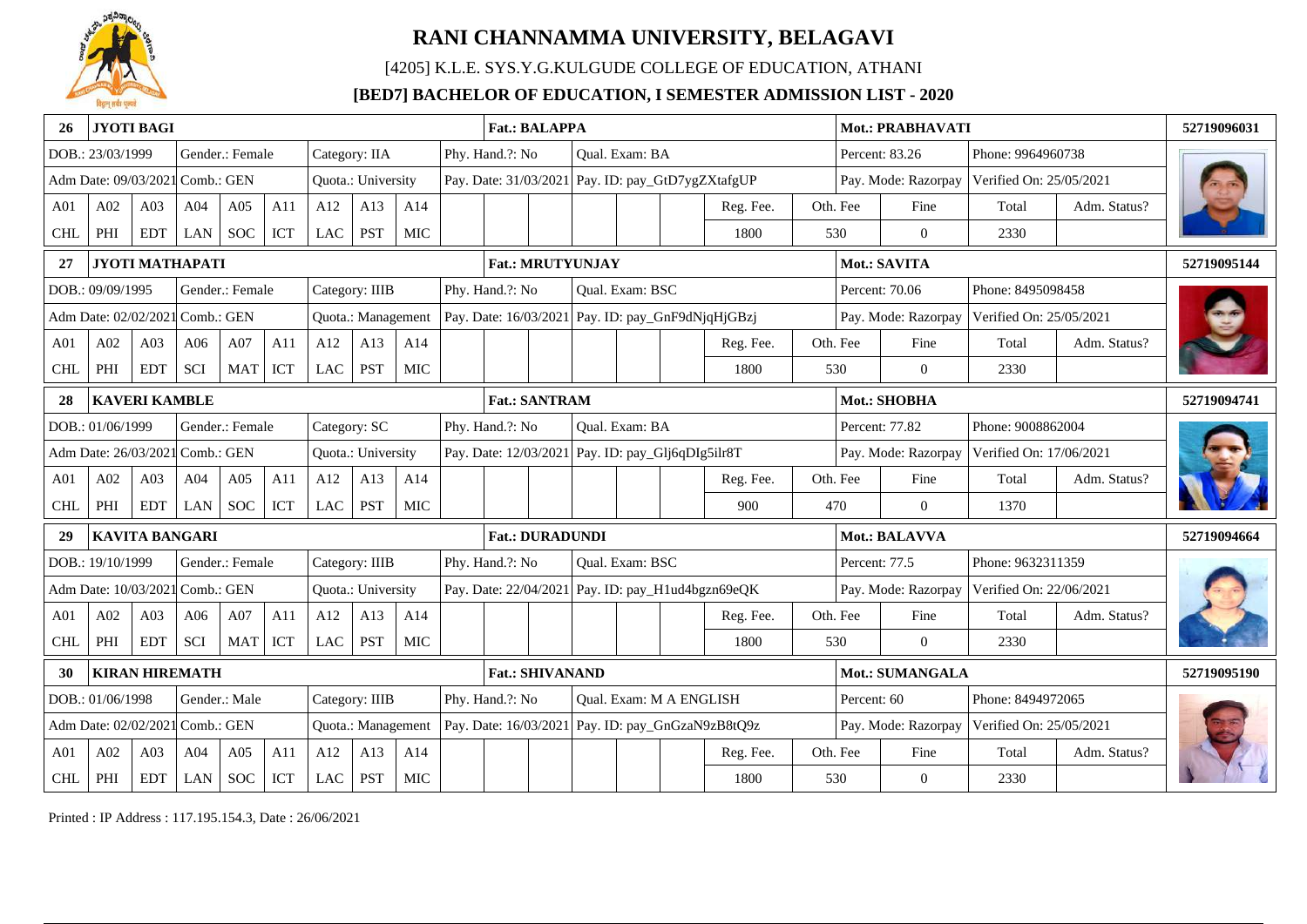

[4205] K.L.E. SYS.Y.G.KULGUDE COLLEGE OF EDUCATION, ATHANI

### **[BED7] BACHELOR OF EDUCATION, I SEMESTER ADMISSION LIST - 2020**

| 31              |                                 |                       | <b>KIRANAKUMAR MADAR</b>    |                     |                      |               |                    |            | <b>Fat.: SHRIMANT</b>       |  |                  |                      |                                                   |               | Mot.: SAVITRI              |                         |              | 52719095413 |
|-----------------|---------------------------------|-----------------------|-----------------------------|---------------------|----------------------|---------------|--------------------|------------|-----------------------------|--|------------------|----------------------|---------------------------------------------------|---------------|----------------------------|-------------------------|--------------|-------------|
|                 | DOB.: 10/06/1999                |                       |                             | Gender.: Male       |                      | Category: SC  |                    |            | Phy. Hand.?: No             |  | Qual. Exam: BSc  |                      |                                                   |               | Percent: 71.88             | Phone: 7090767821       |              |             |
|                 | Adm Date: 12/03/2021 Comb.: GEN |                       |                             |                     |                      |               | Quota.: Management |            |                             |  |                  |                      | Pay. Date: 23/03/2021 Pay. ID: pay_GpyV1yLg26o0iJ |               | Pay. Mode: Razorpay        | Verified On: 25/05/2021 |              |             |
| A01             | A02                             | A03                   | A06                         | A07                 | A11                  | A12           | A13                | A14        |                             |  |                  |                      | Reg. Fee.                                         | Oth. Fee      | Fine                       | Total                   | Adm. Status? |             |
| <b>CHL</b>      | PHI                             | <b>EDT</b>            | SCI                         | <b>MAT</b>          | ICT                  | LAC           | <b>PST</b>         | <b>MIC</b> |                             |  |                  |                      | 1800                                              | 530           | $\overline{0}$             | 2330                    |              |             |
| 32              |                                 |                       |                             | KOLI RAKESH NAGAPPA |                      |               |                    |            | <b>Fat.: NAGAPPA</b>        |  |                  |                      |                                                   |               | Mot.: SHOBHA               |                         |              | 52719095215 |
|                 | DOB.: 12/05/2000                |                       |                             | Gender.: Male       |                      | Category: IIA |                    |            | Phy. Hand.?: No             |  | Qual. Exam: Bsc  |                      |                                                   |               | Percent: 69.04             | Phone: 7410544146       |              |             |
|                 | Adm Date: 02/02/2021 Comb.: GEN |                       |                             |                     |                      |               | Quota.: Management |            |                             |  |                  |                      | Pay. Date: 16/03/2021 Pay. ID: pay_GnHCktdx1CDTuJ |               | Pay. Mode: Razorpay        | Verified On: 25/05/2021 |              |             |
| A <sub>01</sub> | A02                             | A03                   | A06                         | A09                 | A11                  | A12           | A13                | A14        |                             |  |                  |                      | Reg. Fee.                                         | Oth. Fee      | Fine                       | Total                   | Adm. Status? |             |
| <b>CHL</b>      | PHI                             | <b>EDT</b>            | SCI                         | <b>UDP</b>          | ICT                  | <b>LAC</b>    | <b>PST</b>         | <b>MIC</b> |                             |  |                  |                      | 1800                                              | 530           | $\overline{0}$             | 2330                    |              |             |
| 33              |                                 | <b>LAXMI KURUBAR</b>  |                             |                     |                      |               |                    |            | <b>Fat.: SHRISHAIL</b>      |  |                  |                      |                                                   |               | Mot.: PARVATI              |                         |              | 52719095386 |
|                 | DOB.: 18/07/1999                |                       |                             | Gender.: Female     |                      | Category: IIA |                    |            | Phy. Hand.?: No             |  | Qual. Exam: BA   |                      |                                                   |               | Percent: 85.71             | Phone: 9945480379       |              |             |
|                 | Adm Date: 10/03/2021            |                       | $\mathsf{Comb}$ : GEN       |                     |                      |               | Quota.: University |            |                             |  |                  |                      | Pay. Date: 17/03/2021 Pay. ID: pay_GnfXLaF5JxwZSQ |               | Pay. Mode: Razorpay        | Verified On: 25/05/2021 |              |             |
| A <sub>01</sub> | A02                             | A03                   | A04                         | A05                 | A11                  | A12           | A13                | A14        |                             |  |                  |                      | Reg. Fee.                                         | Oth. Fee      | Fine                       | Total                   | Adm. Status? |             |
| <b>CHL</b>      | PHI                             | <b>EDT</b>            | <b>LAN</b>                  | <b>SOC</b>          | <b>ICT</b>           | LAC           | <b>PST</b>         | MIC        |                             |  |                  |                      | 1800                                              | 530           | $\Omega$                   | 2330                    |              |             |
| 34              |                                 |                       | <b>LAXMI SHIVAJI SINDHE</b> |                     |                      |               |                    |            | <b>Fat.: SHIVAJI SINDHE</b> |  |                  |                      |                                                   |               | <b>Mot.: SAVITA SINDHE</b> |                         |              | 52719095228 |
|                 | DOB.: 20/10/1999                |                       |                             | Gender.: Female     |                      | Category: IIA |                    |            | Phy. Hand.?: No             |  |                  | Qual. Exam: B A Arts |                                                   | Percent: 75.5 |                            | Phone: 8296628175       |              |             |
|                 | Adm Date: 02/02/2021            |                       | 1 Comb.: GEN                |                     |                      |               | Quota.: Management |            |                             |  |                  |                      | Pay. Date: 16/03/2021 Pay. ID: pay_GnHqhATsdoPHW2 |               | Pay. Mode: Razorpay        | Verified On: 25/05/2021 |              |             |
| A <sub>01</sub> | A02                             | A03                   | A04                         | A05                 | A11                  | A12           | A13                | A14        |                             |  |                  |                      | Reg. Fee.                                         | Oth. Fee      | Fine                       | Total                   | Adm. Status? |             |
| <b>CHL</b>      | PHI                             | <b>EDT</b>            | LAN                         | <b>SOC</b>          | ICT                  | <b>LAC</b>    | <b>PST</b>         | MIC        |                             |  |                  |                      | 1800                                              | 530           | $\Omega$                   | 2330                    |              |             |
| 35              |                                 | <b>LAXMIBAI PATIL</b> |                             |                     | <b>Fat.: RAVASAB</b> |               |                    |            |                             |  | Mot.: BHAGIRATHI |                      |                                                   | 52719095880   |                            |                         |              |             |
|                 | DOB.: 01/06/1998                |                       |                             | Gender.: Female     |                      |               | Category: IIIB     |            | Phy. Hand.?: No             |  | Oual. Exam: BA   |                      |                                                   |               | Percent: 82.92             | Phone: 6363959426       |              |             |
|                 | Adm Date: 09/03/2021            |                       | Comb.: GEN                  |                     |                      |               | Quota.: University |            |                             |  |                  |                      | Pay. Date: 25/03/2021 Pay. ID: pay_GqojoVUTam8DP5 |               | Pay. Mode: Razorpay        | Verified On: 25/05/2021 |              |             |
| A <sub>01</sub> | A02                             | A03                   | A04                         | A05                 | A11                  | A12           | A13                | A14        |                             |  |                  |                      | Reg. Fee.                                         | Oth. Fee      | Fine                       | Total                   | Adm. Status? |             |
| $\mbox{CHL}$    | PHI                             | <b>EDT</b>            | LAN                         | <b>SOC</b>          | ICT                  | <b>LAC</b>    | <b>PST</b>         | <b>MIC</b> |                             |  |                  |                      | 1800                                              | 530           | $\mathbf{0}$               | 2330                    |              |             |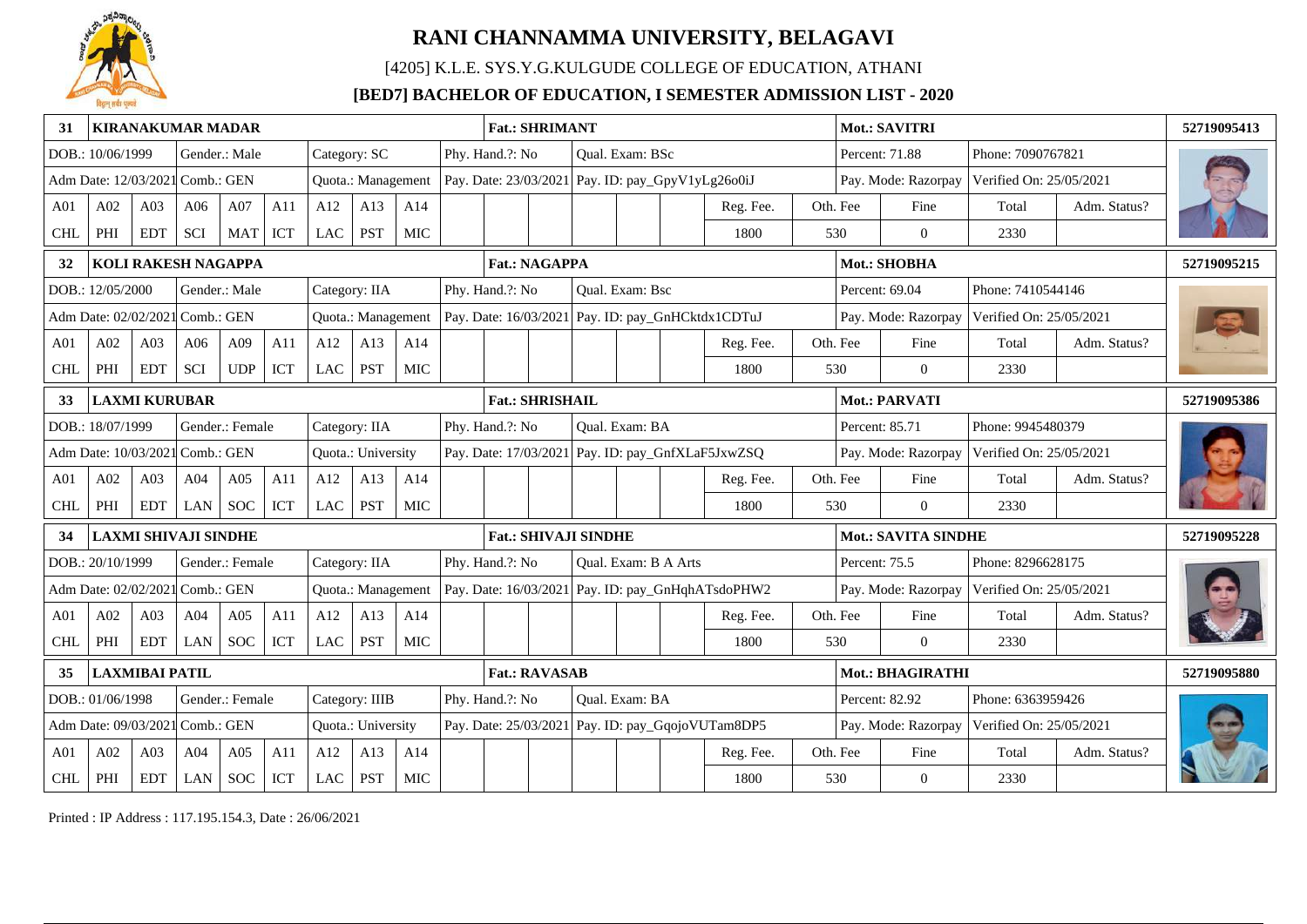

[4205] K.L.E. SYS.Y.G.KULGUDE COLLEGE OF EDUCATION, ATHANI

### **[BED7] BACHELOR OF EDUCATION, I SEMESTER ADMISSION LIST - 2020**

|                 |                                 |                 | <b>MAHADEVI POLICE</b> |                              |     |                                |                    |            | <b>Fat.: SHIVALINGAPPA</b>                                                                            |                                                        |  |                 |  |                                                   |  |            | Mot.: GANGAVVA      |                         |              | 52719095587 |
|-----------------|---------------------------------|-----------------|------------------------|------------------------------|-----|--------------------------------|--------------------|------------|-------------------------------------------------------------------------------------------------------|--------------------------------------------------------|--|-----------------|--|---------------------------------------------------|--|------------|---------------------|-------------------------|--------------|-------------|
|                 | DOB.: 06/05/1989                |                 |                        | Gender.: Female              |     | Category: ST                   |                    |            | Phy. Hand.?: No                                                                                       |                                                        |  | Qual. Exam: BSc |  |                                                   |  |            | Percent: 61.69      | Phone: 9538522927       |              |             |
|                 | Adm Date: 02/02/2021 Comb.: GEN |                 |                        |                              |     |                                | Quota.: Management |            | Pay. Date: 19/03/2021 Pay. ID: pay_GoPKd0r72HAnte                                                     |                                                        |  |                 |  |                                                   |  |            | Pay. Mode: Razorpay | Verified On: 25/05/2021 |              |             |
| A <sub>01</sub> | A02                             | A03             | A06                    | A09                          | A11 | A12                            | A13                | A14        |                                                                                                       |                                                        |  |                 |  | Reg. Fee.                                         |  | Oth. Fee   | Fine                | Total                   | Adm. Status? |             |
| <b>CHL</b>      | PHI                             | <b>EDT</b>      | <b>SCI</b>             | <b>UDP</b>                   | ICT | LAC                            | PST                | MIC        |                                                                                                       |                                                        |  |                 |  | 1800                                              |  | 530        | $\theta$            | 2330                    |              |             |
| 37              |                                 |                 | <b>MAHESH BHOSALE</b>  |                              |     |                                |                    |            | <b>Fat.: VISHNU</b>                                                                                   |                                                        |  |                 |  |                                                   |  | Mot.: LATA |                     |                         |              | 52719094675 |
|                 | DOB.: 04/02/1995                |                 |                        | Gender.: Male                |     |                                | Category: GM       |            | Phy. Hand.?: Yes                                                                                      |                                                        |  | Qual. Exam: BA  |  |                                                   |  |            | Percent: 70.96      | Phone: 7847949974       |              |             |
|                 | Adm Date: 09/03/2021 Comb.: GEN |                 |                        |                              |     |                                | Quota.: University |            |                                                                                                       |                                                        |  |                 |  | Pay. Date: 15/03/2021 Pay. ID: pay_GmquYxaucQeYzN |  |            | Pay. Mode: Razorpay | Verified On: 25/05/2021 |              |             |
| A01             | A02                             | A03             | A04                    | A05                          | A11 | A12                            | A13                | A14        |                                                                                                       |                                                        |  |                 |  | Reg. Fee.                                         |  | Oth. Fee   | Fine                | Total                   | Adm. Status? |             |
| <b>CHL</b>      | PHI                             | <b>EDT</b>      | LAN                    | <b>SOC</b>                   | ICT | LAC                            | <b>PST</b>         | MIC        |                                                                                                       |                                                        |  |                 |  | 1800                                              |  | 530        | $\mathbf{0}$        | 2330                    |              |             |
| 38              |                                 |                 |                        | <b>MASEERA ZAMEER SANADI</b> |     |                                |                    |            | Mot.: BIBIAYESHA<br><b>Fat.: ZAMEER</b>                                                               |                                                        |  |                 |  |                                                   |  |            |                     |                         |              | 52719096023 |
|                 | DOB.: 03/11/1999                |                 |                        | Gender.: Female              |     |                                | Category: IIB      |            | Phy. Hand.?: No                                                                                       |                                                        |  | Qual. Exam: BA  |  |                                                   |  |            | Percent: 78.37      | Phone: 8970456986       |              |             |
|                 | Adm Date: 09/03/2021 Comb.: GEN |                 |                        |                              |     |                                | Quota.: University |            |                                                                                                       |                                                        |  |                 |  | Pay. Date: 31/03/2021 Pay. ID: pay_GtCKNK39bz0sWQ |  |            | Pay. Mode: Razorpay | Verified On: 25/05/2021 |              |             |
| A <sub>01</sub> | A02                             | A03             | A04                    | A05                          | A11 | A12                            | A13                | A14        |                                                                                                       |                                                        |  |                 |  | Reg. Fee.                                         |  | Oth. Fee   | Fine                | Total                   | Adm. Status? |             |
| <b>CHL</b>      | PHI                             | <b>EDT</b>      | <b>LAN</b>             | <b>SOC</b>                   | ICT | LAC                            | <b>PST</b>         | MIC        |                                                                                                       |                                                        |  |                 |  | 1800                                              |  | 530        | $\Omega$            | 2330                    |              |             |
|                 |                                 |                 |                        |                              |     | MATHAPATI MALLIKARJUN SADASHIV |                    |            | <b>Fat.: SADASHIV</b>                                                                                 |                                                        |  |                 |  |                                                   |  |            | Mot.: DANAMMA       |                         |              | 52719095891 |
|                 | DOB.: 12/02/1998                |                 |                        | Gender.: Male                |     |                                | Category: GM       |            | Phy. Hand.?: No                                                                                       |                                                        |  | Qual. Exam: BA  |  |                                                   |  |            | Percent: 74.55      | Phone: 7028400275       |              |             |
|                 | Adm Date: 26/02/2021 Comb.: GEN |                 |                        |                              |     |                                | Quota.: Management |            |                                                                                                       |                                                        |  |                 |  | Pay. Date: 30/03/2021 Pay. ID: pay_GsmsXN91YuIkTF |  |            | Pay. Mode: Razorpay | Verified On: 25/05/2021 |              |             |
| A <sub>01</sub> | A02                             | A <sub>03</sub> | A <sub>04</sub>        | A05                          | A11 | A12                            | A13                | A14        |                                                                                                       |                                                        |  |                 |  | Reg. Fee.                                         |  | Oth. Fee   | Fine                | Total                   | Adm. Status? |             |
| <b>CHL</b>      | PHI                             | <b>EDT</b>      | LAN                    | <b>SOC</b>                   | ICT | LAC                            | <b>PST</b>         | MIC        |                                                                                                       |                                                        |  |                 |  | 1800                                              |  | 530        | $\mathbf{0}$        | 2330                    |              |             |
|                 |                                 |                 | MAYAVVA JAMBAGI        |                              |     |                                |                    |            | <b>Fat.: DHAREPPA</b><br>Mot.: KAMALA                                                                 |                                                        |  |                 |  |                                                   |  |            |                     | 52719094868             |              |             |
|                 | DOB.: 01/06/1997                |                 |                        | Gender.: Female              |     |                                | Category: IIA      |            | Phy. Hand.?: No                                                                                       |                                                        |  | Oual. Exam: BA  |  |                                                   |  |            | Percent: 76.29      | Phone: 8904685702       |              |             |
|                 | Adm Date: 02/02/2021            |                 | Comb.: GEN             |                              |     |                                | Quota.: Management |            | Pay. Date: $12/04/2021$ Pay. ID: pay_GxwGW2sv1wqRk5<br>Verified On: 25/05/2021<br>Pay. Mode: Razorpay |                                                        |  |                 |  |                                                   |  |            |                     |                         |              |             |
| A <sub>01</sub> | A02                             | A03             | A04                    | A05                          | A11 | A12                            | A13                | A14        |                                                                                                       | Oth. Fee<br>Fine<br>Total<br>Adm. Status?<br>Reg. Fee. |  |                 |  |                                                   |  |            |                     |                         |              |             |
| <b>CHL</b>      | $\rm PHI$                       | <b>EDT</b>      | LAN                    | <b>SOC</b>                   | ICT | <b>LAC</b>                     | PST                | <b>MIC</b> | 1800<br>$\mathbf{0}$<br>530<br>2330                                                                   |                                                        |  |                 |  |                                                   |  |            |                     |                         |              |             |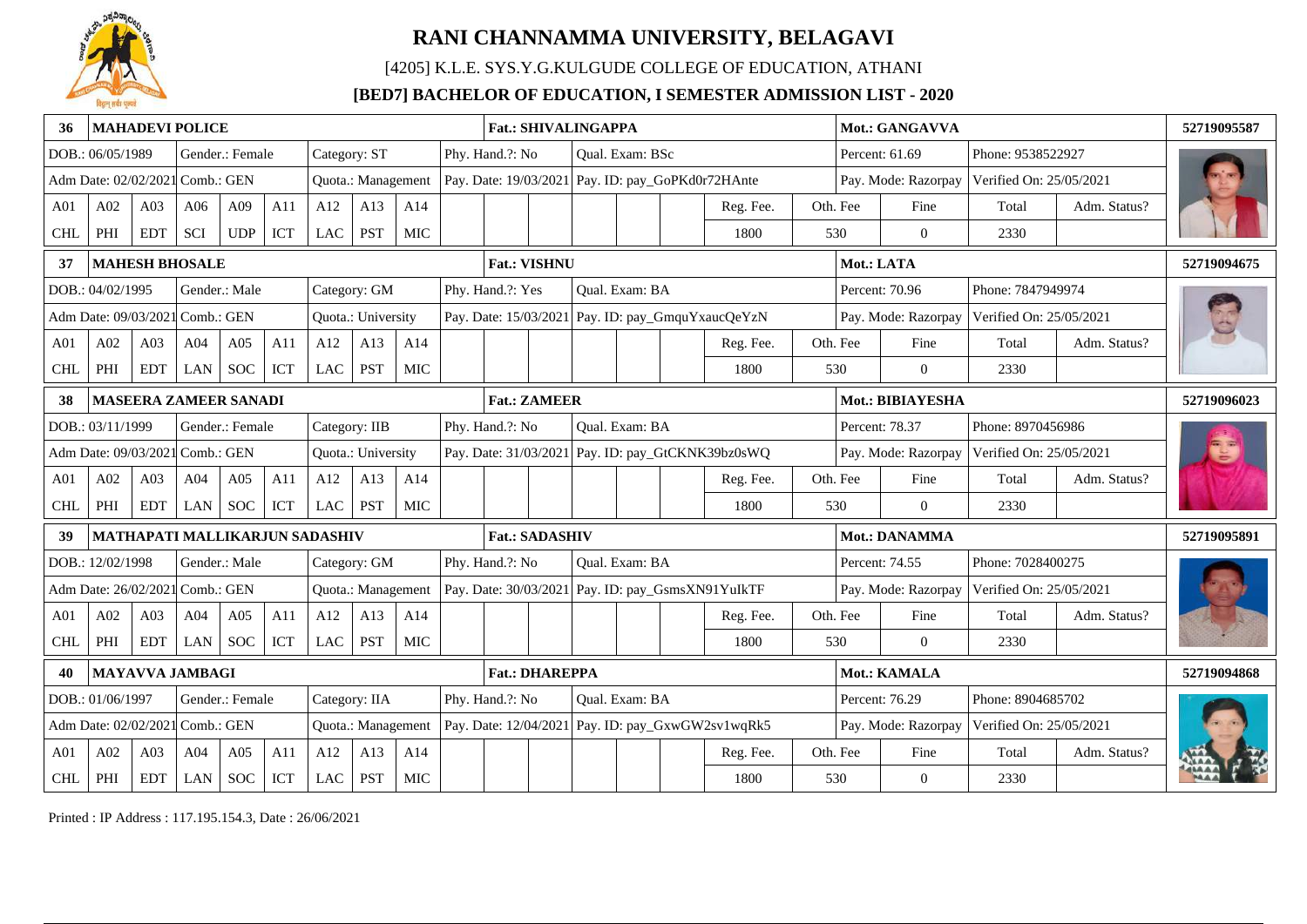

[4205] K.L.E. SYS.Y.G.KULGUDE COLLEGE OF EDUCATION, ATHANI

### **[BED7] BACHELOR OF EDUCATION, I SEMESTER ADMISSION LIST - 2020**

| 41              | NAZHAT DRAXI                    |                 |                        |                                    |     |               |                    |            | <b>Fat.: SALEEM</b>    |  |                        |                                                   |          | Mot.: FARZANA        |                         |              | 52719095858 |
|-----------------|---------------------------------|-----------------|------------------------|------------------------------------|-----|---------------|--------------------|------------|------------------------|--|------------------------|---------------------------------------------------|----------|----------------------|-------------------------|--------------|-------------|
|                 | DOB.: 08/08/1995                |                 |                        | Gender.: Female                    |     |               | Category: GM       |            | Phy. Hand.?: No        |  | <b>Oual. Exam: BSc</b> |                                                   |          | Percent: 72.98       | Phone: 8197861144       |              |             |
|                 | Adm Date: 23/03/2021 Comb.: GEN |                 |                        |                                    |     |               | Quota.: Management |            |                        |  |                        | Pay. Date: 24/03/2021 Pay. ID: pay_GqQdT1Rt1pP91U |          | Pay. Mode: Razorpay  | Verified On: 25/05/2021 |              |             |
| A <sub>01</sub> | A02                             | A03             | A06                    | A07                                | A11 | A12           | A13                | A14        |                        |  |                        | Reg. Fee.                                         | Oth. Fee | Fine                 | Total                   | Adm. Status? |             |
| <b>CHL</b>      | PHI                             | <b>EDT</b>      | <b>SCI</b>             | MAT                                | ICT | LAC           | <b>PST</b>         | MIC        |                        |  |                        | 1800                                              | 530      | $\overline{0}$       | 2330                    |              |             |
| 42              |                                 |                 | POOJA MURUGESH BHANGI  |                                    |     |               |                    |            | <b>Fat.: MURUGESH</b>  |  |                        |                                                   |          | Mot.: MAHADEVI       |                         |              | 52719097222 |
|                 | DOB.: 09/01/1999                |                 |                        | Gender.: Female                    |     | Category: IIA |                    |            | Phy. Hand.?: No        |  | Qual. Exam: B Com      |                                                   |          | Percent: 63.18       | Phone: 9591598845       |              |             |
|                 | Adm Date: 02/02/2021 Comb.: GEN |                 |                        |                                    |     |               | Quota.: Management |            |                        |  |                        | Pay. Date: 23/04/2021 Pay. ID: pay_H2KLmI8YvrgT7g |          | Pay. Mode: Razorpay  | Verified On: 25/05/2021 |              |             |
| A <sub>01</sub> | A02                             | A <sub>03</sub> | A <sub>08</sub>        | A09                                | A11 | A12           | A13                | A14        |                        |  |                        | Reg. Fee.                                         | Oth. Fee | Fine                 | Total                   | Adm. Status? |             |
| <b>CHL</b>      | PHI                             | <b>EDT</b>      | <b>COM</b>             | <b>UDP</b>                         | ICT | <b>LAC</b>    | <b>PST</b>         | MIC        |                        |  |                        | 1800                                              | 530      | $\overline{0}$       | 2330                    |              |             |
| 43              |                                 |                 | POOJA SANGAPPA KONADE  |                                    |     |               |                    |            | <b>Fat.: SANGAPPA</b>  |  |                        |                                                   |          | <b>Mot.: NIRMALA</b> |                         |              | 52719095456 |
|                 | DOB.: 21/10/1999                |                 |                        | Gender.: Female                    |     |               | Category: IIIB     |            | Phy. Hand.?: No        |  |                        | Qual. Exam: BACHALOR OF SCIENCE                   |          | Percent: 75.96       | Phone: 7996684185       |              |             |
|                 | Adm Date: 02/02/2021 Comb.: GEN |                 |                        |                                    |     |               | Quota.: Management |            |                        |  |                        | Pay. Date: 18/03/2021 Pay. ID: pay_GnyUPiRufFQJp6 |          | Pay. Mode: Razorpay  | Verified On: 25/05/2021 |              |             |
| A <sub>01</sub> | A02                             | A03             | A06                    | A07                                | A11 | A12           | A13                | A14        |                        |  |                        | Reg. Fee.                                         | Oth. Fee | Fine                 | Total                   | Adm. Status? |             |
| <b>CHL</b>      | PHI                             | <b>EDT</b>      | SCI                    | <b>MAT</b>                         | ICT | LAC           | PST                | MIC        |                        |  |                        | 1800                                              | 530      | $\theta$             | 2330                    |              |             |
|                 |                                 |                 | POOJA SUDARSHAN GADADE |                                    |     |               |                    |            | <b>Fat.: SUDARSHAN</b> |  |                        |                                                   |          | Mot.: BHARATI        |                         |              | 52719094814 |
|                 | DOB.: 08/03/2000                |                 |                        | Gender.: Female                    |     |               | Category: SC       |            | Phy. Hand.?: No        |  | Qual. Exam: BA         |                                                   |          | Percent: 76.16       | Phone: 8861663359       |              |             |
|                 | Adm Date: 12/03/2021 Comb.: GEN |                 |                        |                                    |     |               | Quota.: Management |            |                        |  |                        | Pay. Date: 13/03/2021 Pay. ID: pay_Gm0ZKcfU7qU9UH |          | Pay. Mode: Razorpay  | Verified On: 25/05/2021 |              |             |
| A <sub>01</sub> | A02                             | A03             | A04                    | A05                                | A11 | A12           | A13                | A14        |                        |  |                        | Reg. Fee.                                         | Oth. Fee | Fine                 | Total                   | Adm. Status? |             |
| <b>CHL</b>      | PHI                             | <b>EDT</b>      | LAN                    | <b>SOC</b>                         | ICT | <b>LAC</b>    | <b>PST</b>         | <b>MIC</b> |                        |  |                        | 1800                                              | 530      | $\Omega$             | 2330                    |              |             |
|                 |                                 |                 | POORNIMA KOLAR         |                                    |     |               |                    |            | <b>Fat.: MAHADEV</b>   |  |                        |                                                   |          | Mot.: ANITA          |                         |              | 52719095091 |
|                 | DOB.: 03/02/1996                |                 |                        | Gender.: Female                    |     |               | Category: IIIB     |            | Phy. Hand.?: No        |  |                        | Qual. Exam: BACHELOR OF SCIENCE                   |          | Percent: 71.02       | Phone: 8296090100       |              |             |
|                 | Adm Date: 02/02/202             |                 | Comb.: GEN             |                                    |     |               | Quota.: Management |            |                        |  |                        | Pay. Date: 15/03/2021 Pay. ID: pay_GmuVfruseBgUVU |          | Pay. Mode: Razorpay  | Verified On: 25/05/2021 |              |             |
| A <sub>01</sub> | A02                             | A03             | A06                    | A09                                | A11 | A12           | A13                | A14        |                        |  |                        | Reg. Fee.                                         | Oth. Fee | Fine                 | Total                   | Adm. Status? |             |
| <b>CHL</b>      | $\rm PHI$                       | <b>EDT</b>      | SCI                    | $\ensuremath{\mathsf{UDP}}\xspace$ | ICT | <b>LAC</b>    | <b>PST</b>         | <b>MIC</b> |                        |  |                        | 1800                                              | 530      | $\overline{0}$       | 2330                    |              |             |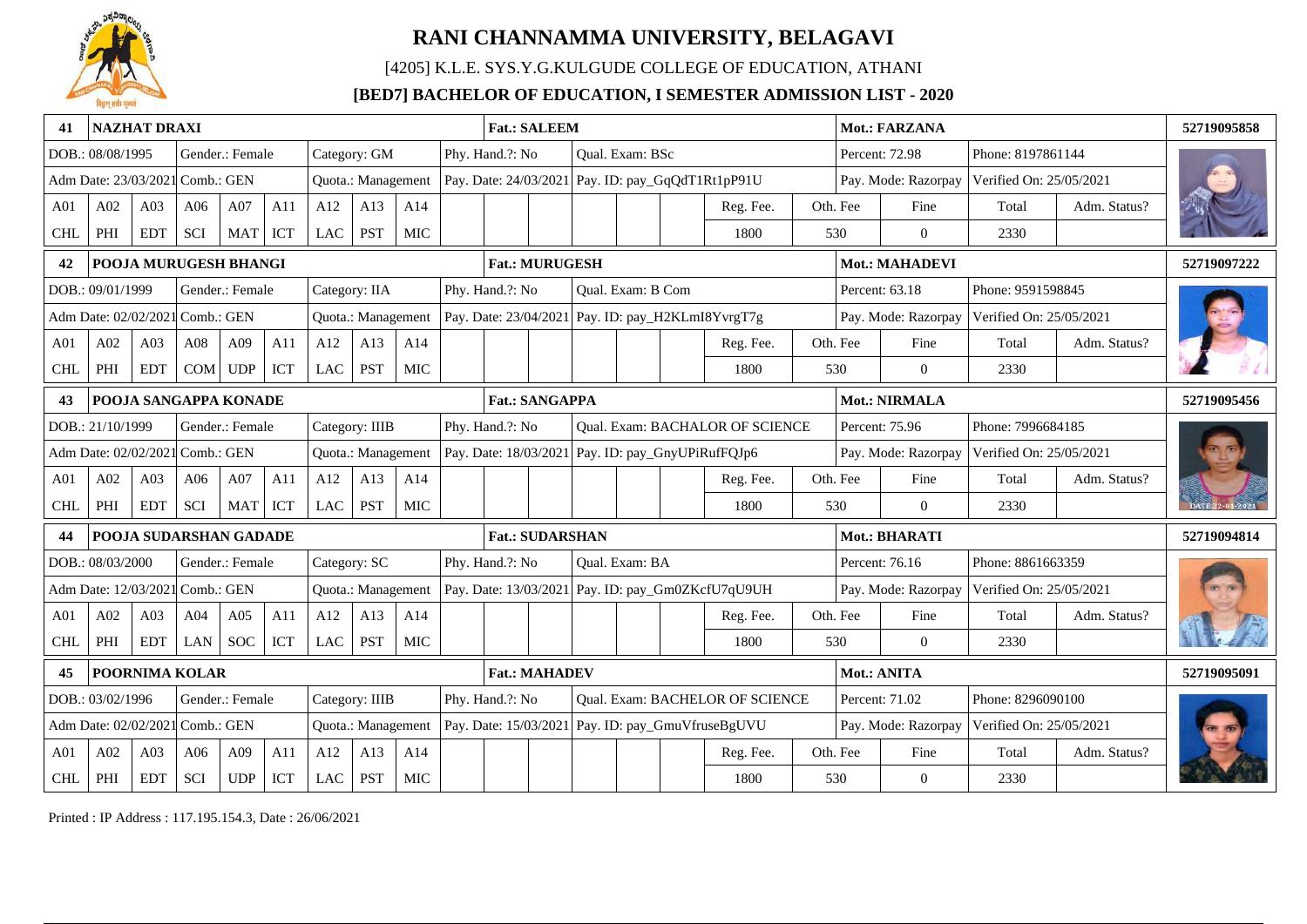

[4205] K.L.E. SYS.Y.G.KULGUDE COLLEGE OF EDUCATION, ATHANI

### **[BED7] BACHELOR OF EDUCATION, I SEMESTER ADMISSION LIST - 2020**

|                 |                                 |             |            | PRATIBHA NAGAPPA GURAV |     |              |                    |            |  | <b>Fat.: NAGAPPA GURAV</b> |  |                        |                     |                                                   |               | Mot.: SHALA GURAV   |                         |              | 52719095832 |
|-----------------|---------------------------------|-------------|------------|------------------------|-----|--------------|--------------------|------------|--|----------------------------|--|------------------------|---------------------|---------------------------------------------------|---------------|---------------------|-------------------------|--------------|-------------|
|                 | DOB.: 22/11/1999                |             |            | Gender.: Female        |     |              | Category: CAT-I    |            |  | Phy. Hand.?: No            |  |                        | Qual. Exam: BSC CBZ |                                                   |               | Percent: 76.31      | Phone: 7349521370       |              |             |
|                 | Adm Date: 02/02/2021 Comb.: GEN |             |            |                        |     |              | Quota.: Management |            |  |                            |  |                        |                     | Pay. Date: 24/03/2021 Pay. ID: pay_GqONFrllL9ydn1 |               | Pay. Mode: Razorpay | Verified On: 25/05/2021 |              |             |
| A <sub>01</sub> | A02                             | A03         | A06        | A09                    | A11 | A12          | A13                | A14        |  |                            |  |                        |                     | Reg. Fee.                                         | Oth. Fee      | Fine                | Total                   | Adm. Status? |             |
| <b>CHL</b>      | PHI                             | <b>EDT</b>  | SCI        | <b>UDP</b>             | ICT | LAC          | <b>PST</b>         | <b>MIC</b> |  |                            |  |                        |                     | 1800                                              | 530           | $\theta$            | 2330                    |              |             |
| 47              |                                 |             |            | PRATIKSHA AIDANNAVAR   |     |              |                    |            |  | <b>Fat.: BAHUSAB</b>       |  |                        |                     |                                                   |               | Mot.: PREMILA       |                         |              | 52719095819 |
|                 | DOB.: 12/09/1999                |             |            | Gender.: Female        |     | Category: SC |                    |            |  | Phy. Hand.?: No            |  | Qual. Exam: BA         |                     |                                                   |               | Percent: 81.58      | Phone: 8618040173       |              |             |
|                 | Adm Date: 09/03/2021 Comb.: GEN |             |            |                        |     |              | Quota.: Management |            |  |                            |  |                        |                     | Pay. Date: 23/03/2021 Pay. ID: pay_Gq4E0TdpRjMiYo |               | Pay. Mode: Razorpay | Verified On: 25/05/2021 |              |             |
| A01             | A02                             | A03         | A04        | A05                    | A11 | A12          | A13                | A14        |  |                            |  |                        |                     | Reg. Fee.                                         | Oth. Fee      | Fine                | Total                   | Adm. Status? |             |
| <b>CHL</b>      | PHI                             | <b>EDT</b>  | LAN        | <b>SOC</b>             | ICT | <b>LAC</b>   | <b>PST</b>         | <b>MIC</b> |  |                            |  |                        |                     | 1800                                              | 530           | $\overline{0}$      | 2330                    |              |             |
| 48              |                                 |             |            | PRAVEEN BALAGOUD PATIL |     |              |                    |            |  | <b>Fat.: BALAGOUD</b>      |  |                        |                     |                                                   |               | Mot.: JAYASHREE     |                         |              | 52719095333 |
|                 | DOB.: 10/07/1999                |             |            | Gender.: Male          |     |              | Category: IIIB     |            |  | Phy. Hand.?: No            |  | <b>Oual.</b> Exam: Bsc |                     |                                                   |               | Percent: 69.72      | Phone: 7090804409       |              |             |
|                 | Adm Date: 26/02/2021 Comb.: GEN |             |            |                        |     |              | Quota.: Management |            |  |                            |  |                        |                     | Pay. Date: 17/03/2021 Pay. ID: pay_Gne1EhTN80grR2 |               | Pay. Mode: Razorpay | Verified On: 25/05/2021 |              |             |
| A01             | A02                             | A03         | A06        | A07                    | A11 | A12          | A13                | A14        |  |                            |  |                        |                     | Reg. Fee.                                         | Oth. Fee      | Fine                | Total                   | Adm. Status? |             |
| <b>CHL</b>      | PHI                             | <b>EDT</b>  | SCI        | <b>MAT</b>             | ICT | LAC          | <b>PST</b>         | <b>MIC</b> |  |                            |  |                        |                     | 1800                                              | 530           | $\Omega$            | 2330                    |              |             |
|                 |                                 |             |            | PREEYANKA AJEET DIGRAJ |     |              |                    |            |  | <b>Fat.: AJEET</b>         |  |                        |                     |                                                   |               | Mot.: SHOBHA        |                         |              | 52719095123 |
|                 | DOB.: 23/10/1999                |             |            | Gender.: Female        |     |              | Category: IIIB     |            |  | Phy. Hand.?: No            |  | Qual. Exam: BSC        |                     |                                                   |               | Percent: 72.96      | Phone: 9148315872       |              |             |
|                 | Adm Date: 02/02/2021            |             | Comb.: GEN |                        |     |              | Quota.: University |            |  |                            |  |                        |                     | Pay. Date: 16/03/2021 Pay. ID: pay_GnDLtG50WZVGOj |               | Pay. Mode: Razorpay | Verified On: 25/05/2021 |              |             |
| A01             | A02                             | A03         | A06        | A07                    | A11 | A12          | A13                | A14        |  |                            |  |                        |                     | Reg. Fee.                                         | Oth. Fee      | Fine                | Total                   | Adm. Status? |             |
| <b>CHL</b>      | PHI                             | <b>EDT</b>  | <b>SCI</b> | <b>MAT</b>             | ICT | <b>LAC</b>   | <b>PST</b>         | <b>MIC</b> |  |                            |  |                        |                     | 1800                                              | 530           | $\mathbf{0}$        | 2330                    |              |             |
| 50              |                                 | PRIYA MISAL |            |                        |     |              |                    |            |  | <b>Fat.: KONDIBA</b>       |  |                        |                     |                                                   |               | Mot.: SUJATA        |                         |              | 52719095842 |
|                 | DOB.: 17/03/1995                |             |            | Gender.: Female        |     |              | Category: IIA      |            |  | Phy. Hand.?: No            |  | Qual. Exam: BSc        |                     |                                                   | Percent: 80.6 |                     | Phone: 8073889570       |              |             |
|                 | Adm Date: 02/02/2021 Comb.: GEN |             |            |                        |     |              | Quota.: Management |            |  |                            |  |                        |                     | Pay. Date: 24/03/2021 Pay. ID: pay_GqP6xDQwZ6s4Yt |               | Pay. Mode: Razorpay | Verified On: 25/05/2021 |              |             |
| A <sub>01</sub> | A02                             | A03         | A06        | A07                    | A11 | A12          | A13                | A14        |  |                            |  |                        |                     | Reg. Fee.                                         | Oth. Fee      | Fine                | Total                   | Adm. Status? |             |
| $\mbox{CHL}$    | PHI                             | <b>EDT</b>  | SCI        | MAT                    | ICT | $_{\rm LAC}$ | PST                | <b>MIC</b> |  |                            |  |                        |                     | 1800                                              | 530           | $\overline{0}$      | 2330                    |              |             |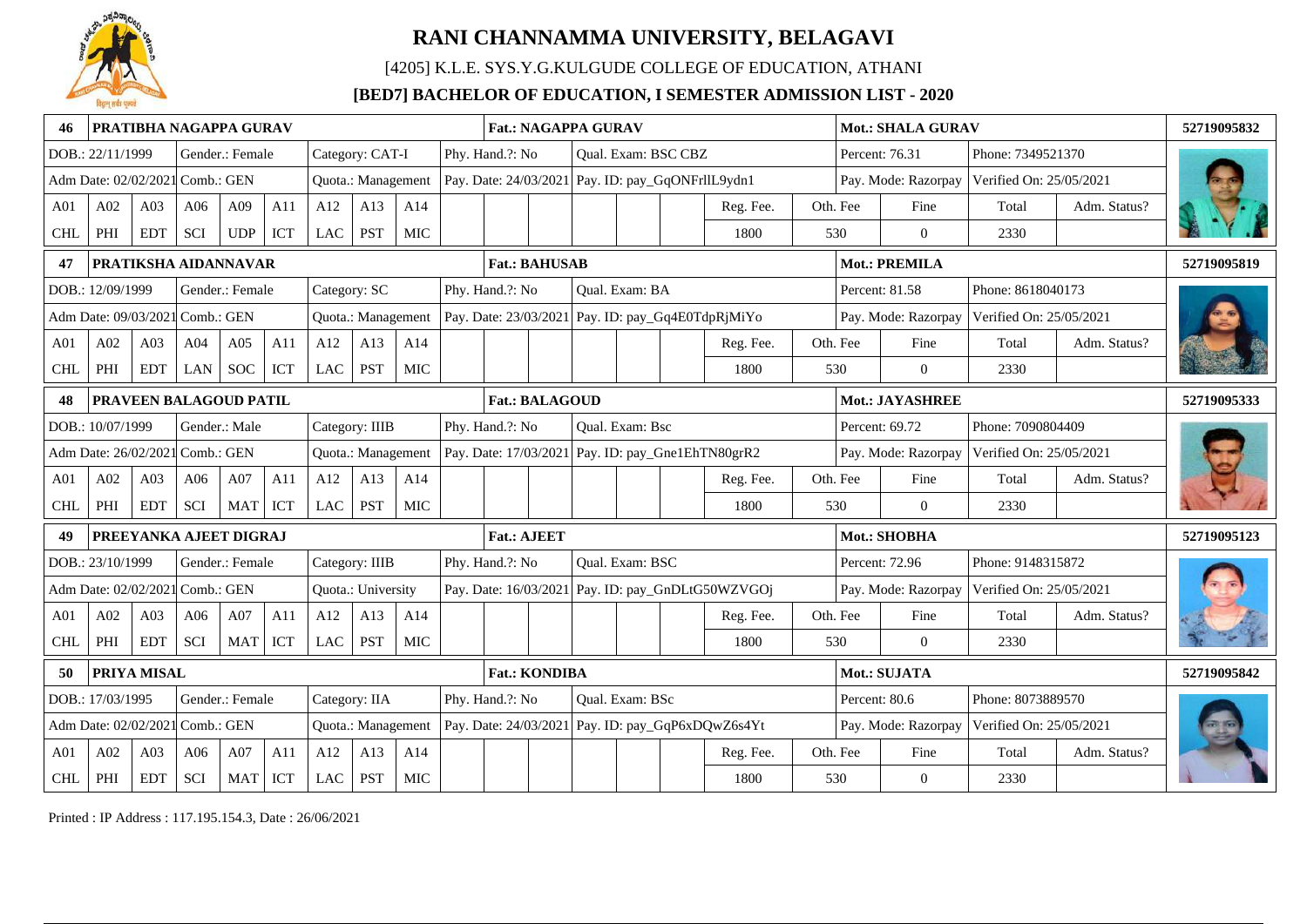

[4205] K.L.E. SYS.Y.G.KULGUDE COLLEGE OF EDUCATION, ATHANI

### **[BED7] BACHELOR OF EDUCATION, I SEMESTER ADMISSION LIST - 2020**

|                 |                                                                                                                                                                 | PRIYANK PATIL       |                                   |                                    |     |            |                    |            |                                                                           | <b>Fat.: TUKARAMAGOUDA</b>                           |                                     |                                                        |                        |  |                                                   |  |               | Mot.: SHOBHA        |                         |              | 52719094726 |
|-----------------|-----------------------------------------------------------------------------------------------------------------------------------------------------------------|---------------------|-----------------------------------|------------------------------------|-----|------------|--------------------|------------|---------------------------------------------------------------------------|------------------------------------------------------|-------------------------------------|--------------------------------------------------------|------------------------|--|---------------------------------------------------|--|---------------|---------------------|-------------------------|--------------|-------------|
|                 | DOB.: 17/07/1999                                                                                                                                                |                     |                                   | Gender.: Female                    |     |            | Category: IIIA     |            |                                                                           | Phy. Hand.?: No                                      |                                     |                                                        | Qual. Exam: BA         |  |                                                   |  |               | Percent: 78.53      | Phone: 9743321540       |              |             |
|                 | Adm Date: 30/03/2021 Comb.: GEN                                                                                                                                 |                     |                                   |                                    |     |            | Quota.: University |            |                                                                           |                                                      |                                     |                                                        |                        |  | Pay. Date: 12/03/2021 Pay. ID: pay_GljBSWHSTIurjD |  |               | Pay. Mode: Razorpay | Verified On: 18/06/2021 |              |             |
| A <sub>01</sub> | A02                                                                                                                                                             | A03                 | A04                               | A05                                | A11 | A12        | A13                | A14        |                                                                           |                                                      |                                     |                                                        |                        |  | Reg. Fee.                                         |  | Oth. Fee      | Fine                | Total                   | Adm. Status? |             |
| <b>CHL</b>      | PHI                                                                                                                                                             | <b>EDT</b>          | <b>LAN</b>                        | <b>SOC</b>                         | ICT | <b>LAC</b> | PST                | <b>MIC</b> |                                                                           |                                                      |                                     |                                                        |                        |  | 1800                                              |  | 530           | $\overline{0}$      | 2330                    |              |             |
| 52              |                                                                                                                                                                 |                     | PRIYANKA BURSHI                   |                                    |     |            |                    |            |                                                                           | <b>Fat.: RATAN</b>                                   |                                     |                                                        |                        |  |                                                   |  |               | Mot.: VAISHALI      |                         |              | 52719094820 |
|                 | DOB.: 24/09/1999                                                                                                                                                |                     |                                   | Gender.: Female                    |     |            | Category: IIIB     |            |                                                                           | Phy. Hand.?: No                                      |                                     |                                                        | <b>Oual.</b> Exam: Bsc |  |                                                   |  | Percent: 81.4 |                     | Phone: 9113841877       |              |             |
|                 | Adm Date: 10/03/2021 Comb.: GEN                                                                                                                                 |                     |                                   |                                    |     |            | Quota.: University |            |                                                                           | Pay. Date: 15/04/2021 Pay. ID: pay_Gz8G4t4Aj19ctg    |                                     |                                                        |                        |  |                                                   |  |               | Pay. Mode: Razorpay | Verified On: 25/05/2021 |              |             |
| A <sub>01</sub> | A02                                                                                                                                                             | A03                 | A06                               | A07                                | A11 | A12        | A13                | A14        |                                                                           |                                                      |                                     |                                                        |                        |  | Reg. Fee.                                         |  | Oth. Fee      | Fine                | Total                   | Adm. Status? |             |
| <b>CHL</b>      | PHI                                                                                                                                                             | <b>EDT</b>          | <b>SCI</b>                        | <b>MAT</b>                         | ICT | <b>LAC</b> | PST                | <b>MIC</b> |                                                                           |                                                      |                                     |                                                        |                        |  | 1800                                              |  | 530           | $\mathbf{0}$        | 2330                    |              |             |
| 53              |                                                                                                                                                                 |                     | PRIYANKA MAHADEV PATIL            |                                    |     |            |                    |            |                                                                           | Mot.: SHARADA<br><b>Fat.: MAHADEV</b>                |                                     |                                                        |                        |  |                                                   |  |               |                     |                         | 52719094729  |             |
|                 | DOB.: 01/06/1997                                                                                                                                                |                     |                                   | Gender.: Female                    |     |            | Category: IIIB     |            | Phy. Hand.?: No<br>Oual. Exam: BSC<br>Percent: 78.14<br>Phone: 7349613536 |                                                      |                                     |                                                        |                        |  |                                                   |  |               |                     |                         |              |             |
|                 | Adm Date: 10/03/2021 Comb.: GEN                                                                                                                                 |                     |                                   |                                    |     |            | Quota.: University |            |                                                                           |                                                      |                                     |                                                        |                        |  | Pay. Date: 12/03/2021 Pay. ID: pay_GlfaaXzyfuUWp2 |  |               | Pay. Mode: Razorpay | Verified On: 25/05/2021 |              |             |
| A01             | A02                                                                                                                                                             | A03                 | A06                               | A07                                | A11 | A12        | A13                | A14        |                                                                           |                                                      |                                     |                                                        |                        |  | Reg. Fee.                                         |  | Oth. Fee      | Fine                | Total                   | Adm. Status? |             |
| <b>CHL</b>      | PHI                                                                                                                                                             | <b>EDT</b>          | <b>SCI</b>                        | <b>MAT</b>                         | ICT | <b>LAC</b> | <b>PST</b>         | <b>MIC</b> |                                                                           |                                                      |                                     |                                                        |                        |  | 1800                                              |  | 530           | $\overline{0}$      | 2330                    |              |             |
| 54              |                                                                                                                                                                 |                     | <b>RAKESH MAHADEV HEGGANNAVAR</b> |                                    |     |            |                    |            |                                                                           | <b>Fat.: MAHADEV</b>                                 |                                     |                                                        |                        |  |                                                   |  |               | Mot.: BALAVVA       |                         |              | 52719095418 |
|                 | DOB.: 06/07/1998                                                                                                                                                |                     |                                   | Gender.: Male                      |     |            | Category: SC       |            |                                                                           | Phy. Hand.?: No                                      |                                     |                                                        | <b>Oual.</b> Exam: BA  |  |                                                   |  |               | Percent: 67.82      | Phone: 9591504028       |              |             |
|                 | Adm Date: 03/02/2021 Comb.: GEN                                                                                                                                 |                     |                                   |                                    |     |            | Quota.: Management |            |                                                                           |                                                      |                                     |                                                        |                        |  | Pay. Date: 17/03/2021 Pay. ID: pay_Gnh91CogfucazH |  |               | Pay. Mode: Razorpay | Verified On: 25/05/2021 |              |             |
| A01             | A02                                                                                                                                                             | A03                 | A04                               | A05                                | A11 | A12        | A13                | A14        |                                                                           |                                                      |                                     |                                                        |                        |  | Reg. Fee.                                         |  | Oth. Fee      | Fine                | Total                   | Adm. Status? |             |
| <b>CHL</b>      | PHI                                                                                                                                                             | <b>EDT</b>          | LAN                               | <b>SOC</b>                         | ICT | LAC        | <b>PST</b>         | <b>MIC</b> |                                                                           |                                                      |                                     |                                                        |                        |  | 1800                                              |  | 530           | $\mathbf{0}$        | 2330                    |              |             |
| 55              |                                                                                                                                                                 | <b>RANJANA MANE</b> |                                   |                                    |     |            |                    |            |                                                                           | <b>Fat.: SHIVAJI MANE</b><br><b>Mot.: ROOPA MANE</b> |                                     |                                                        |                        |  |                                                   |  |               |                     | 52719095303             |              |             |
|                 | DOB.: 06/06/1999                                                                                                                                                |                     |                                   | Gender.: Female                    |     |            | Category: IIIB     |            |                                                                           | Phy. Hand.?: No                                      |                                     |                                                        | Oual. Exam: BSC        |  |                                                   |  |               | Percent: 70.98      | Phone: 7338055748       |              |             |
|                 | Adm Date: 02/02/2021<br>Comb.: GEN<br>Pay. Date: 17/03/2021 Pay. ID: pay_GncX9xISCT5dY6<br>Verified On: 25/05/2021<br>Quota.: Management<br>Pay. Mode: Razorpay |                     |                                   |                                    |     |            |                    |            |                                                                           |                                                      |                                     |                                                        |                        |  |                                                   |  |               |                     |                         |              |             |
| A01             | A02                                                                                                                                                             | A03                 | A06                               | A09                                | A11 | A12        | A13                | A14        |                                                                           |                                                      |                                     | Oth. Fee<br>Fine<br>Total<br>Adm. Status?<br>Reg. Fee. |                        |  |                                                   |  |               |                     |                         |              |             |
| <b>CHL</b>      | PHI                                                                                                                                                             | <b>EDT</b>          | SCI                               | $\ensuremath{\mathsf{UDP}}\xspace$ | ICT | LAC        | <b>PST</b>         | <b>MIC</b> |                                                                           |                                                      | $\mathbf{0}$<br>1800<br>530<br>2330 |                                                        |                        |  |                                                   |  |               |                     |                         |              |             |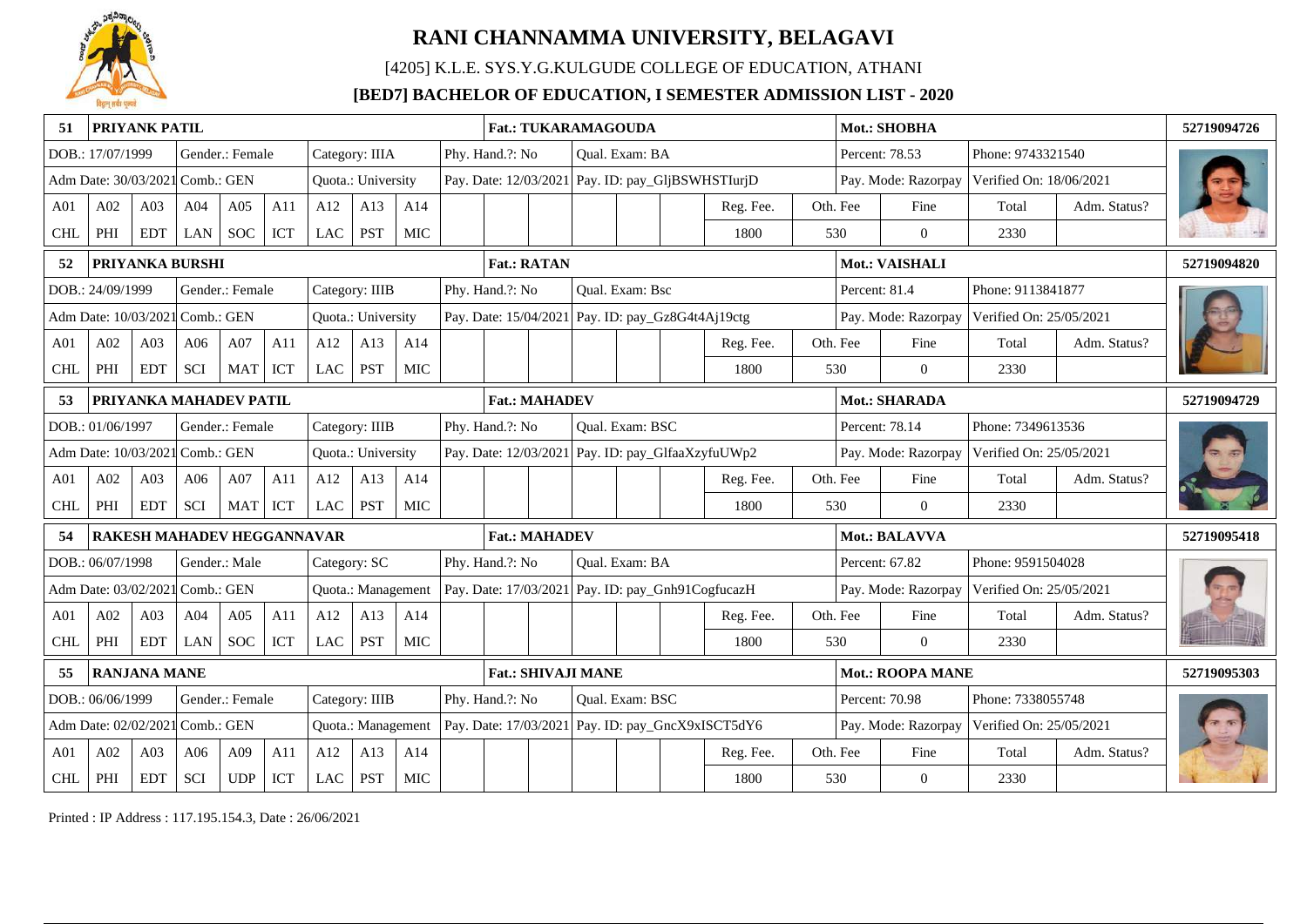

[4205] K.L.E. SYS.Y.G.KULGUDE COLLEGE OF EDUCATION, ATHANI

### **[BED7] BACHELOR OF EDUCATION, I SEMESTER ADMISSION LIST - 2020**

|                 |                                 |                       | <b>RASHMI TAMADADDI</b>     |                      |     |            |                    |            |                                                                                                                | <b>Fat.: RAJENDRA</b>  |  |                  |                                     |                                                   |  |          | Mot.: ROOPA         |                         |              | 52719094981 |
|-----------------|---------------------------------|-----------------------|-----------------------------|----------------------|-----|------------|--------------------|------------|----------------------------------------------------------------------------------------------------------------|------------------------|--|------------------|-------------------------------------|---------------------------------------------------|--|----------|---------------------|-------------------------|--------------|-------------|
|                 | DOB.: 06/07/1999                |                       |                             | Gender.: Female      |     |            | Category: IIIB     |            | Phy. Hand.?: No                                                                                                |                        |  | Qual. Exam: Bsc  |                                     |                                                   |  |          | Percent: 75.42      | Phone: 7204449526       |              |             |
|                 | Adm Date: 01/02/2021 Comb.: GEN |                       |                             |                      |     |            | Quota.: University |            |                                                                                                                |                        |  |                  |                                     | Pay. Date: 15/03/2021 Pay. ID: pay_GmpuQzgCE5W8LO |  |          | Pay. Mode: Razorpay | Verified On: 25/05/2021 |              |             |
| A <sub>01</sub> | A02                             | A03                   | A06                         | A09                  | A11 | A12        | A13                | A14        |                                                                                                                |                        |  |                  |                                     | Reg. Fee.                                         |  | Oth. Fee | Fine                | Total                   | Adm. Status? |             |
| <b>CHL</b>      | PHI                             | <b>EDT</b>            | <b>SCI</b>                  | <b>UDP</b>           | ICT | LAC        | <b>PST</b>         | <b>MIC</b> |                                                                                                                |                        |  |                  |                                     | 1800                                              |  | 530      | $\mathbf{0}$        | 2330                    |              |             |
| 57              |                                 |                       | <b>RAVI NANDIMATH</b>       |                      |     |            |                    |            |                                                                                                                | Fat.: MAGAYYA          |  |                  |                                     |                                                   |  |          | Mot.: SUKANYA       |                         |              | 52719095439 |
|                 | DOB.: 08/08/1993                |                       |                             | Gender.: Male        |     |            | Category: IIIB     |            | Phy. Hand.?: No                                                                                                |                        |  | Qual. Exam: BCOM |                                     |                                                   |  |          | Percent: 82.36      | Phone: 8867132002       |              |             |
|                 | Adm Date: 09/03/2021 Comb.: GEN |                       |                             |                      |     |            | Quota.: University |            |                                                                                                                |                        |  |                  |                                     | Pay. Date: 17/03/2021 Pay. ID: pay_GnjqDji5lbm6rT |  |          | Pay. Mode: Razorpay | Verified On: 25/05/2021 |              |             |
| A <sub>01</sub> | A02                             | A <sub>03</sub>       | A <sub>08</sub>             | A09                  | A11 | A12        | A13                | A14        |                                                                                                                |                        |  |                  |                                     | Reg. Fee.                                         |  | Oth. Fee | Fine                | Total                   | Adm. Status? |             |
| <b>CHL</b>      | PHI                             | <b>EDT</b>            | <b>COM</b>                  | <b>UDP</b>           | ICT | <b>LAC</b> | <b>PST</b>         | <b>MIC</b> |                                                                                                                |                        |  |                  |                                     | 1800                                              |  | 530      | $\Omega$            | 2330                    |              |             |
| 58              |                                 | <b>RUCHITA PATIL</b>  |                             |                      |     |            |                    |            |                                                                                                                |                        |  |                  |                                     |                                                   |  |          |                     |                         |              | 52719097266 |
|                 | DOB.: 25/04/1999                |                       |                             | Gender.: Female      |     |            | Category: IIIB     |            | Mot.: DEEPA<br><b>Fat.: RAMESH</b><br>Phy. Hand.?: No<br>Qual. Exam: BA<br>Percent: 71.29<br>Phone: 7090622294 |                        |  |                  |                                     |                                                   |  |          |                     |                         |              |             |
|                 | Adm Date: 02/02/2021 Comb.: GEN |                       |                             |                      |     |            | Quota.: Management |            |                                                                                                                |                        |  |                  |                                     | Pay. Date: 26/04/2021 Pay. ID: pay_H3UklIGAeufp2s |  |          | Pay. Mode: Razorpay | Verified On: 25/05/2021 |              |             |
| A <sub>01</sub> | A02                             | A03                   | A04                         | A05                  | A11 | A12        | A13                | A14        |                                                                                                                |                        |  |                  |                                     | Reg. Fee.                                         |  | Oth. Fee | Fine                | Total                   | Adm. Status? |             |
| <b>CHL</b>      | PHI                             | <b>EDT</b>            | LAN                         | <b>SOC</b>           | ICT | <b>LAC</b> | PST                | MIC        |                                                                                                                |                        |  |                  |                                     | 1800                                              |  | 530      | $\mathbf{0}$        | 2330                    |              |             |
|                 |                                 |                       | SACHIN DHANAPAL MEKANAMARDI |                      |     |            |                    |            |                                                                                                                |                        |  |                  | <b>Fat.: DHANAPAL D MEKANAMARDI</b> |                                                   |  |          | Mot.: LALITHA       |                         |              | 52719094942 |
|                 | DOB.: 11/09/1997                |                       |                             | Gender.: Male        |     |            | Category: IIIB     |            | Phy. Hand.?: No                                                                                                |                        |  | Qual. Exam: BSc  |                                     |                                                   |  |          | Percent: 80.26      | Phone: 7829774089       |              |             |
|                 | Adm Date: 10/03/2021 Comb.: GEN |                       |                             |                      |     |            | Quota.: University |            |                                                                                                                |                        |  |                  |                                     | Pay. Date: 24/03/2021 Pay. ID: pay_GqYBSTYIqqC8or |  |          | Pay. Mode: Razorpay | Verified On: 25/05/2021 |              |             |
| A01             | A02                             | A03                   | A06                         | A07                  | A11 | A12        | A13                | A14        |                                                                                                                |                        |  |                  |                                     | Reg. Fee.                                         |  | Oth. Fee | Fine                | Total                   | Adm. Status? |             |
| <b>CHL</b>      | PHI                             | <b>EDT</b>            | <b>SCI</b>                  | MAT                  | ICT | <b>LAC</b> | <b>PST</b>         | <b>MIC</b> |                                                                                                                |                        |  |                  |                                     | 1800                                              |  | 530      | $\Omega$            | 2330                    |              |             |
|                 |                                 | <b>SANGEETA PATIL</b> |                             |                      |     |            |                    |            |                                                                                                                | <b>Fat.: BASAGONDA</b> |  |                  |                                     |                                                   |  |          | Mot.: SHANTA        |                         |              | 52719095377 |
|                 | DOB.: 20/08/1999                |                       |                             | Gender.: Female      |     |            | Category: IIIB     |            | Phy. Hand.?: No                                                                                                |                        |  | Qual. Exam: BA   |                                     |                                                   |  |          | Percent: 79.32      | Phone: 6361480401       |              |             |
|                 | Adm Date: 10/03/202             |                       | Comb.: GEN                  |                      |     |            | Quota.: University |            | Pay. Date: 17/03/2021 Pay. ID: pay_GnfRfAqaVzYUZj<br>Pay. Mode: Razorpay<br>Verified On: 25/05/2021            |                        |  |                  |                                     |                                                   |  |          |                     |                         |              |             |
| A <sub>01</sub> | A02                             | A03                   | A04                         | A05                  | A11 | A12        | A13                | A14        |                                                                                                                |                        |  |                  |                                     | Reg. Fee.                                         |  | Oth. Fee | Fine                | Total                   | Adm. Status? |             |
| <b>CHL</b>      | $\rm PHI$                       | <b>EDT</b>            | LAN                         | $\operatorname{SOC}$ | ICT | LAC        | <b>PST</b>         | <b>MIC</b> |                                                                                                                |                        |  |                  |                                     | 1800                                              |  | 530      | $\overline{0}$      | 2330                    |              |             |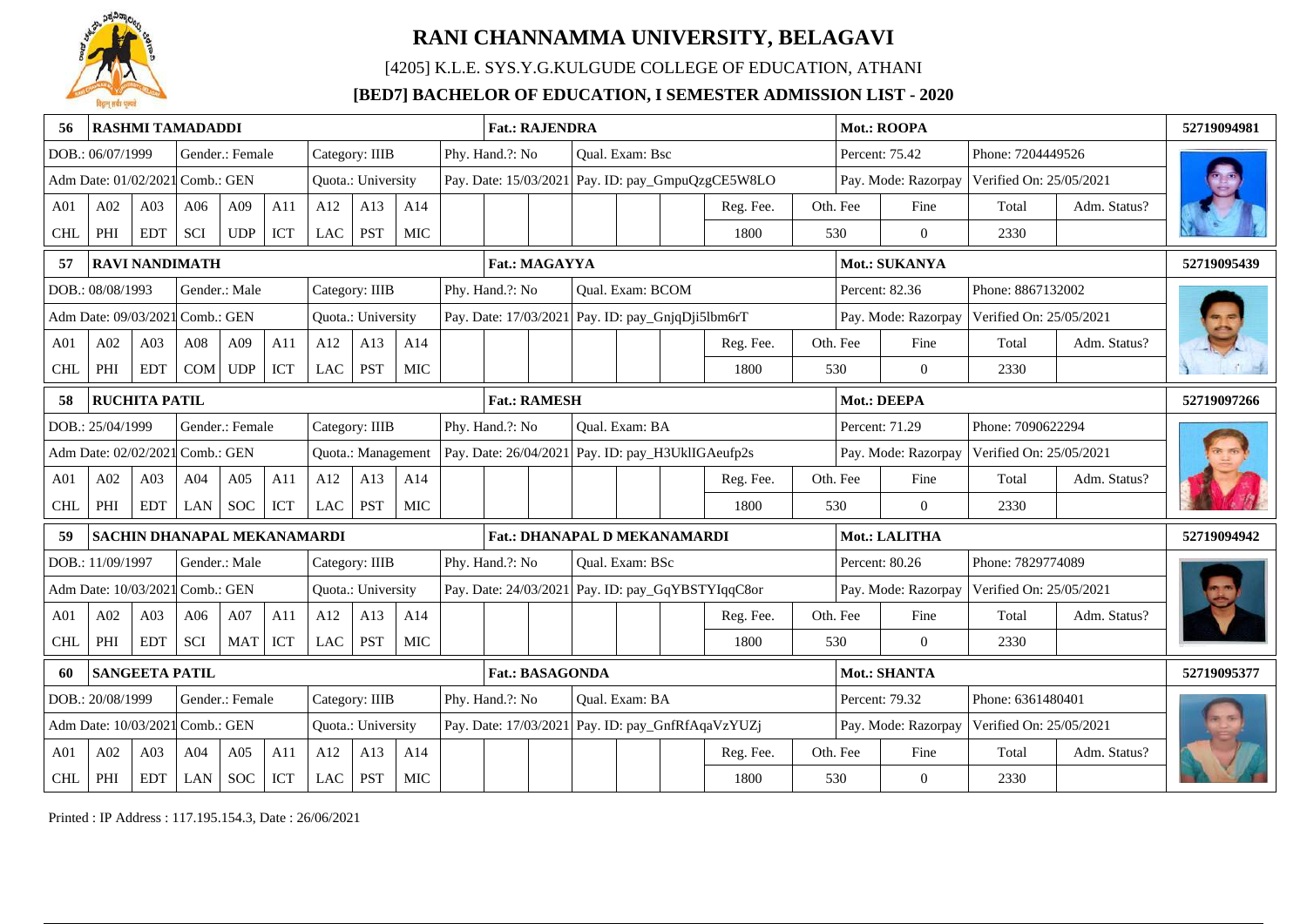

[4205] K.L.E. SYS.Y.G.KULGUDE COLLEGE OF EDUCATION, ATHANI

### **[BED7] BACHELOR OF EDUCATION, I SEMESTER ADMISSION LIST - 2020**

| 61              |                                 | <b>SARASWATI HADAGALI</b>                                |                                                       |                 |     |               |                    |            | <b>Fat.: JAGADEESH</b><br>Phy. Hand.?: No<br>Qual. Exam: BSC |                                                   |                                                   |  |                       |  |           | Mot.: KAMALA        |                         |                     |                         | 52719094958  |             |
|-----------------|---------------------------------|----------------------------------------------------------|-------------------------------------------------------|-----------------|-----|---------------|--------------------|------------|--------------------------------------------------------------|---------------------------------------------------|---------------------------------------------------|--|-----------------------|--|-----------|---------------------|-------------------------|---------------------|-------------------------|--------------|-------------|
|                 | DOB.: 25/08/1997                |                                                          |                                                       | Gender.: Female |     |               | Category: IIIB     |            |                                                              |                                                   |                                                   |  |                       |  |           |                     |                         | Percent: 80.76      | Phone: 7996016231       |              |             |
|                 | Adm Date: 09/03/2021 Comb.: GEN |                                                          |                                                       |                 |     |               | Quota.: University |            |                                                              | Pay. Date: 16/03/2021 Pay. ID: pay_GnCA1yWlrSi6Jh |                                                   |  |                       |  |           |                     |                         | Pay. Mode: Razorpay | Verified On: 25/05/2021 |              |             |
| A01             | A02                             | A03                                                      | A06                                                   | A07             | A11 | A12           | A13                | A14        |                                                              |                                                   |                                                   |  |                       |  | Reg. Fee. |                     | Oth. Fee                | Fine                | Total                   | Adm. Status? |             |
| <b>CHL</b>      | PHI                             | <b>EDT</b>                                               | <b>SCI</b>                                            | <b>MAT</b>      | ICT | LAC           | <b>PST</b>         | <b>MIC</b> |                                                              |                                                   |                                                   |  |                       |  | 1800      |                     | 530                     | $\Omega$            | 2330                    |              |             |
| 62              |                                 | <b>SARASWATI KHOT</b>                                    |                                                       |                 |     |               |                    |            |                                                              | <b>Fat.: VASANT</b>                               |                                                   |  |                       |  |           |                     |                         | Mot.: UJWALA        |                         |              | 52719095169 |
|                 | DOB.: 13/05/1995                |                                                          |                                                       | Gender.: Female |     | Category: IIA |                    |            |                                                              | Phy. Hand.?: No                                   |                                                   |  | Qual. Exam: BSC       |  |           |                     | Percent: 79.1           |                     | Phone: 8748897883       |              |             |
|                 |                                 |                                                          | Adm Date: 03/02/2021 Comb.: GEN<br>Quota.: Management |                 |     |               |                    |            |                                                              |                                                   | Pay. Date: 24/03/2021 Pay. ID: pay_GqMw3az1JfnD4q |  |                       |  |           |                     | Pay. Mode: Razorpay     |                     | Verified On: 25/05/2021 |              |             |
| A <sub>01</sub> | A02                             | A03                                                      | A06                                                   | A09             | A11 | A12           | A13                | A14        |                                                              |                                                   |                                                   |  |                       |  | Reg. Fee. |                     | Oth. Fee                | Fine                | Total                   | Adm. Status? |             |
| <b>CHL</b>      | PHI                             | <b>EDT</b>                                               | SCI                                                   | <b>UDP</b>      | ICT | LAC           | <b>PST</b>         | MIC        |                                                              |                                                   |                                                   |  |                       |  | 1800      |                     | 530                     | $\overline{0}$      | 2330                    |              |             |
| 63              |                                 | <b>SARIKA MALI</b>                                       |                                                       |                 |     |               |                    |            |                                                              | <b>Fat.: SURESH</b>                               |                                                   |  |                       |  |           |                     |                         | Mot.: SHOBHA        |                         |              | 52719096038 |
|                 | DOB.: 29/03/1999                |                                                          |                                                       | Gender.: Female |     |               | Category: IIA      |            |                                                              | Phy. Hand.?: No                                   |                                                   |  | Qual. Exam: BSc       |  |           |                     |                         | Percent: 75.16      | Phone: 7411401385       |              |             |
|                 | Adm Date: 09/03/2021 Comb.: GEN |                                                          |                                                       |                 |     |               | Quota.: University |            |                                                              | Pay. Date: 31/03/2021 Pay. ID: pay_GtCiotMvw8zF6w |                                                   |  |                       |  |           |                     | Pay. Mode: Razorpay     |                     | Verified On: 25/05/2021 |              |             |
| A <sub>01</sub> | A02                             | A <sub>03</sub>                                          | A06                                                   | A07             | A11 | A12           | A13                | A14        |                                                              |                                                   |                                                   |  |                       |  | Reg. Fee. |                     | Oth. Fee                | Fine                | Total                   | Adm. Status? |             |
| <b>CHL</b>      | PHI                             | <b>EDT</b>                                               | SCI                                                   | MAT             | ICT | LAC           | <b>PST</b>         | MIC        |                                                              |                                                   |                                                   |  |                       |  | 1800      |                     | 530                     | $\theta$            | 2330                    |              |             |
|                 |                                 | <b>SAROJA KAMBLE</b>                                     |                                                       |                 |     |               |                    |            |                                                              | <b>Fat.: ASHOK</b>                                |                                                   |  |                       |  |           |                     |                         | Mot.: SUNITA        |                         |              | 52719094735 |
|                 | DOB.: 10/07/1998                |                                                          |                                                       | Gender.: Female |     | Category: SC  |                    |            |                                                              | Phy. Hand.?: No                                   |                                                   |  | <b>Oual.</b> Exam: BA |  |           |                     |                         | Percent: 77.92      | Phone: 9902694361       |              |             |
|                 | Adm Date: 26/03/2021            |                                                          | 1 Comb.: GEN                                          |                 |     |               | Quota.: University |            |                                                              | Pay. Date: 12/03/2021 Pay. ID: pay_Glj3jXVkFwxYfB |                                                   |  |                       |  |           |                     |                         | Pay. Mode: Razorpay | Verified On: 17/06/2021 |              |             |
| A01             | A02                             | A03                                                      | A04                                                   | A05             | A11 | A12           | A13                | A14        |                                                              |                                                   |                                                   |  |                       |  | Reg. Fee. |                     | Oth. Fee                | Fine                | Total                   | Adm. Status? |             |
| <b>CHL</b>      | PHI                             | <b>EDT</b>                                               | LAN                                                   | <b>SOC</b>      | ICT | LAC           | <b>PST</b>         | MIC        |                                                              |                                                   |                                                   |  |                       |  | 900       |                     | 470                     | $\overline{0}$      | 1370                    |              |             |
| 65              |                                 | <b>SAVITA MADABAVI</b>                                   |                                                       |                 |     |               |                    |            | Mot.: SHOBHA<br><b>Fat.: SAYABANNA</b>                       |                                                   |                                                   |  |                       |  |           |                     |                         | 52719095279         |                         |              |             |
|                 | DOB.: 02/04/1996                | Category: CAT-I<br>Gender.: Female                       |                                                       |                 |     |               |                    |            | Phy. Hand.?: No                                              |                                                   | Qual. Exam: BSc                                   |  |                       |  |           |                     | Percent: 73.19          | Phone: 6363165595   |                         |              |             |
|                 |                                 | Comb.: GEN<br>Adm Date: 08/02/2021<br>Quota.: University |                                                       |                 |     |               |                    |            |                                                              |                                                   | Pay. Date: 25/03/2021 Pay. ID: pay_Gqoi6D5QP10FLh |  |                       |  |           | Pay. Mode: Razorpay | Verified On: 25/05/2021 |                     |                         |              |             |
| A01             | A02                             | A03                                                      | A06                                                   | A09             | A11 | A12           | A13                | A14        |                                                              |                                                   |                                                   |  |                       |  | Reg. Fee. |                     | Oth. Fee                | Fine                | Total                   | Adm. Status? |             |
| $\mbox{CHL}$    | PHI                             | <b>EDT</b>                                               | SCI                                                   | UDP             | ICT | $_{\rm LAC}$  | <b>PST</b>         | <b>MIC</b> |                                                              |                                                   |                                                   |  |                       |  | 1800      |                     | 530                     | $\overline{0}$      | 2330                    |              |             |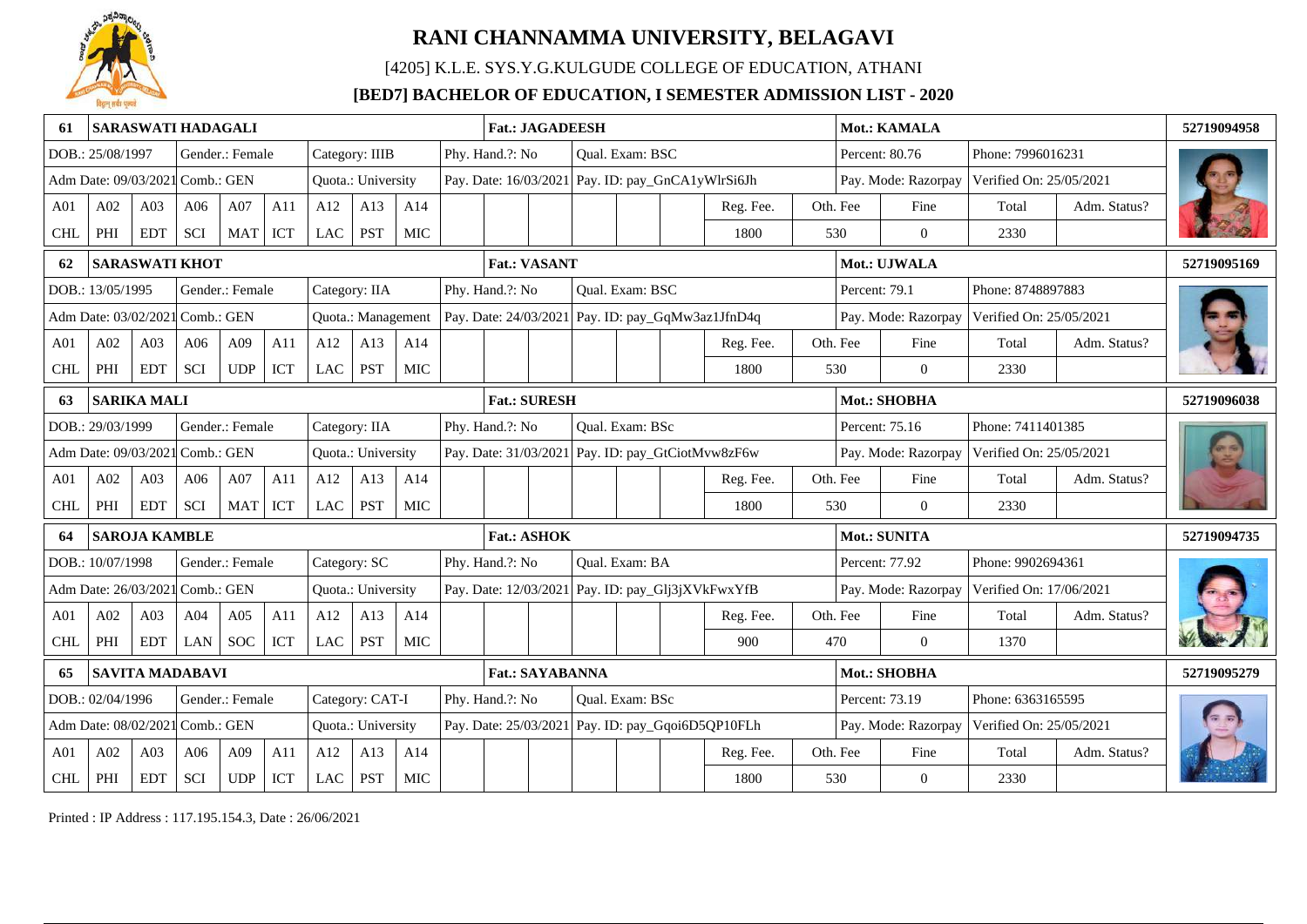

[4205] K.L.E. SYS.Y.G.KULGUDE COLLEGE OF EDUCATION, ATHANI

### **[BED7] BACHELOR OF EDUCATION, I SEMESTER ADMISSION LIST - 2020**

|                 | <b>SAVITA PATIL</b>                                         |                                                       |                            |                 |            |            |                    |                          | <b>Fat.: RAVASAB</b><br>Phy. Hand.?: No<br>Qual. Exam: BA |                        |                                                   |                |                                 |  |                                                   | Mot.: BHAGIRATI |                     |                          |                         | 52719095875  |             |
|-----------------|-------------------------------------------------------------|-------------------------------------------------------|----------------------------|-----------------|------------|------------|--------------------|--------------------------|-----------------------------------------------------------|------------------------|---------------------------------------------------|----------------|---------------------------------|--|---------------------------------------------------|-----------------|---------------------|--------------------------|-------------------------|--------------|-------------|
|                 | DOB.: 02/07/1999                                            |                                                       |                            | Gender.: Female |            |            | Category: IIIB     |                          |                                                           |                        |                                                   |                |                                 |  |                                                   |                 |                     | Percent: 82.79           | Phone: 7892088592       |              |             |
|                 | Adm Date: 09/03/2021 Comb.: GEN                             |                                                       |                            |                 |            |            | Quota.: University |                          |                                                           |                        |                                                   |                |                                 |  | Pay. Date: 25/03/2021 Pay. ID: pay_GqoTCAiJhEGuSi |                 |                     | Pay. Mode: Razorpay      | Verified On: 25/05/2021 |              |             |
| A <sub>01</sub> | A02                                                         | A03                                                   | A04                        | A05             | A11        | A12        | A13                | A14                      |                                                           |                        |                                                   |                |                                 |  | Reg. Fee.                                         |                 | Oth. Fee            | Fine                     | Total                   | Adm. Status? |             |
| <b>CHL</b>      | PHI                                                         | <b>EDT</b>                                            | <b>LAN</b>                 | <b>SOC</b>      | ICT        | LAC        | PST                | <b>MIC</b>               |                                                           |                        |                                                   |                |                                 |  | 1800                                              |                 | 530                 | $\theta$                 | 2330                    |              |             |
| 67              |                                                             |                                                       | <b>SEEMA WANDIMALI</b>     |                 |            |            |                    |                          |                                                           | <b>Fat.: ARAVIND</b>   |                                                   |                |                                 |  |                                                   |                 |                     | Mot.: REKHA              |                         |              | 52719095877 |
|                 | DOB.: 01/06/1998                                            |                                                       |                            | Gender.: Female |            |            | Category: IIA      |                          |                                                           | Phy. Hand.?: No        |                                                   |                | Qual. Exam: BA                  |  |                                                   |                 |                     | Percent: 78.16           | Phone: 9964514392       |              |             |
|                 | Adm Date: 09/03/2021 Comb.: GEN                             |                                                       |                            |                 |            |            | Quota.: University |                          |                                                           |                        |                                                   |                |                                 |  | Pay. Date: 25/03/2021 Pay. ID: pay_GqoRI65PrqbVgD |                 |                     | Pay. Mode: Razorpay      | Verified On: 25/05/2021 |              |             |
| A <sub>01</sub> | A02                                                         | A <sub>03</sub>                                       | A04                        | A05             | A11        | A12        | A13                | A14                      |                                                           |                        |                                                   |                |                                 |  | Reg. Fee.                                         |                 | Oth. Fee            | Fine                     | Total                   | Adm. Status? |             |
| <b>CHL</b>      | PHI                                                         | <b>EDT</b>                                            | LAN                        | <b>SOC</b>      | ICT        | <b>LAC</b> | <b>PST</b>         | <b>MIC</b>               |                                                           |                        |                                                   |                |                                 |  | 1800                                              |                 | 530                 | $\overline{0}$           | 2330                    |              |             |
| 68              |                                                             |                                                       | SHANKAR SANGAPPA ALLIKATTI |                 |            |            |                    |                          |                                                           |                        |                                                   |                | <b>Fat.: SANGAPPA ALLIKATTI</b> |  |                                                   |                 |                     | Mot.: KAMALA S ALLIKATTI |                         |              | 52719095476 |
|                 | DOB.: 29/08/1998                                            |                                                       |                            | Gender.: Male   |            |            | Category: CAT-I    |                          |                                                           | Phy. Hand.?: No        |                                                   |                | Qual. Exam: BSc                 |  |                                                   |                 |                     | Percent: 66.86           | Phone: 9590415771       |              |             |
|                 | Adm Date: 02/02/2021 Comb.: GEN                             |                                                       |                            |                 |            |            | Quota.: Management |                          |                                                           |                        |                                                   |                |                                 |  | Pay. Date: 18/03/2021 Pay. ID: pay_Go1n1GLV2Rcipe |                 | Pay. Mode: Razorpay |                          | Verified On: 25/05/2021 |              |             |
| A <sub>01</sub> | A02                                                         | A03                                                   | A06                        | A07             | A11        | A12        | A13                | A14                      |                                                           |                        |                                                   |                |                                 |  | Reg. Fee.                                         |                 | Oth. Fee            | Fine                     | Total                   | Adm. Status? |             |
| <b>CHL</b>      | PHI                                                         | <b>EDT</b>                                            | <b>SCI</b>                 | <b>MAT</b>      | <b>ICT</b> | <b>LAC</b> | <b>PST</b>         | <b>MIC</b>               |                                                           |                        |                                                   |                |                                 |  | 1800                                              |                 | 530                 | $\theta$                 | 2330                    |              |             |
| 69              |                                                             |                                                       | <b>SHASHIKALA KAMBLE</b>   |                 |            |            |                    |                          |                                                           | <b>Fat.: YAMANAPPA</b> |                                                   |                |                                 |  |                                                   |                 |                     | Mot.: SUMITRA            |                         |              | 52719095007 |
|                 | DOB.: 01/07/1993                                            |                                                       |                            | Gender.: Female |            |            | Category: SC       |                          |                                                           | Phy. Hand.?: No        |                                                   |                | Qual. Exam: BA                  |  |                                                   |                 |                     | Percent: 80.76           | Phone: 8105326602       |              |             |
|                 | Adm Date: 10/03/2021 Comb.: GEN                             |                                                       |                            |                 |            |            | Quota.: University |                          |                                                           |                        |                                                   |                |                                 |  | Pay. Date: 18/03/2021 Pay. ID: pay_Go3Tk6OGUnofni |                 |                     | Pay. Mode: Razorpay      | Verified On: 25/05/2021 |              |             |
| A <sub>01</sub> | A02                                                         | A03                                                   | A04                        | A05             | A11        | A12        | A13                | A14                      |                                                           |                        |                                                   |                |                                 |  | Reg. Fee.                                         |                 | Oth. Fee            | Fine                     | Total                   | Adm. Status? |             |
| <b>CHL</b>      | PHI                                                         | <b>EDT</b>                                            | LAN                        | <b>SOC</b>      | ICT        | <b>LAC</b> | <b>PST</b>         | MIC                      |                                                           |                        |                                                   |                |                                 |  | 1800                                              |                 | 530                 | $\theta$                 | 2330                    |              |             |
|                 | <b>SHILPA RAVASAB AIHOLE</b><br><b>Fat.: RAVASAB AIHOLE</b> |                                                       |                            |                 |            |            |                    | <b>Mot.: TARA AIHOLE</b> |                                                           |                        |                                                   | 52719097428    |                                 |  |                                                   |                 |                     |                          |                         |              |             |
|                 |                                                             | Category: SC<br>DOB.: 28/11/1998<br>Gender.: Female   |                            |                 |            |            |                    | Phy. Hand.?: No          |                                                           |                        |                                                   | Qual. Exam: BA |                                 |  |                                                   |                 | Percent: 70.97      | Phone: 9980433746        |                         |              |             |
|                 |                                                             | Adm Date: 28/04/2021 Comb.: GEN<br>Quota.: University |                            |                 |            |            |                    |                          |                                                           |                        | Pay. Date: 28/04/2021 Pay. ID: pay_H4LP5gvMZwjY5b |                |                                 |  |                                                   |                 | Pay. Mode: Razorpay | Verified On: 25/05/2021  |                         |              |             |
| A <sub>01</sub> | A02                                                         | A03                                                   | A04                        | A05             | A11        | A12        | A13                | A14                      |                                                           |                        |                                                   |                |                                 |  | Reg. Fee.                                         |                 | Oth. Fee            | Fine                     | Total                   | Adm. Status? |             |
| $\mbox{CHL}$    | PHI                                                         | <b>EDT</b>                                            | LAN                        | <b>SOC</b>      | ICT        | <b>LAC</b> | <b>PST</b>         | <b>MIC</b>               |                                                           |                        |                                                   |                |                                 |  | 900                                               |                 | 470                 | $\overline{0}$           | 1370                    |              |             |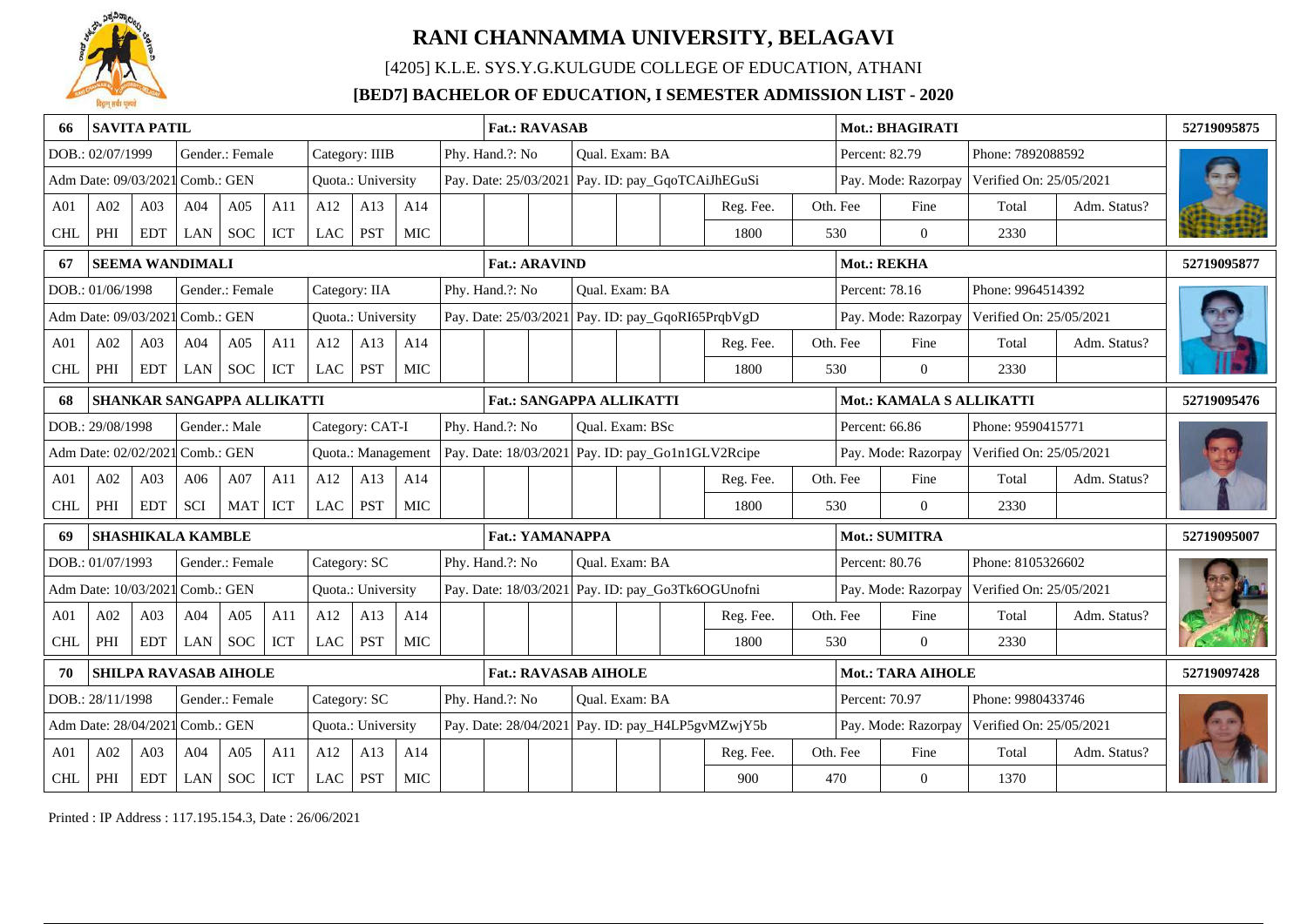

[4205] K.L.E. SYS.Y.G.KULGUDE COLLEGE OF EDUCATION, ATHANI

### **[BED7] BACHELOR OF EDUCATION, I SEMESTER ADMISSION LIST - 2020**

| 71              |                                                                     |                                                          | <b>SHREEDEVI HALLOLLI</b>  |                 |     |               |                    |                 | <b>Fat.: SHIVANAND</b><br>Phy. Hand.?: No<br>Qual. Exam: BACHELOR OF ARTS |                       |                 |                                                   |                 |  |                                                     | <b>Mot.: SUMITRA</b> |                     |                         |                         | 52719095075  |             |
|-----------------|---------------------------------------------------------------------|----------------------------------------------------------|----------------------------|-----------------|-----|---------------|--------------------|-----------------|---------------------------------------------------------------------------|-----------------------|-----------------|---------------------------------------------------|-----------------|--|-----------------------------------------------------|----------------------|---------------------|-------------------------|-------------------------|--------------|-------------|
|                 | DOB.: 02/06/1991                                                    |                                                          |                            | Gender.: Female |     | Category: IIA |                    |                 |                                                                           |                       |                 |                                                   |                 |  |                                                     |                      |                     | Percent: 74.08          | Phone: 7676650181       |              |             |
|                 | Adm Date: 02/02/2021 Comb.: GEN                                     |                                                          |                            |                 |     |               | Quota.: University |                 |                                                                           |                       |                 |                                                   |                 |  | Pay. Date: 16/03/2021 Pay. ID: pay_GnHBGRCJxJWdIC   |                      |                     | Pay. Mode: Razorpay     | Verified On: 25/05/2021 |              |             |
| A01             | A02                                                                 | A03                                                      | A04                        | A05             | A11 | A12           | A13                | A14             |                                                                           |                       |                 |                                                   |                 |  | Reg. Fee.                                           |                      | Oth. Fee            | Fine                    | Total                   | Adm. Status? |             |
| <b>CHL</b>      | PHI                                                                 | <b>EDT</b>                                               | LAN                        | <b>SOC</b>      | ICT | LAC           | <b>PST</b>         | MIC             |                                                                           |                       |                 |                                                   |                 |  | 1800                                                |                      | 530                 | $\theta$                | 2330                    |              |             |
| 72              |                                                                     |                                                          | <b>SHRIDEVI ATHANI</b>     |                 |     |               |                    |                 |                                                                           | <b>Fat.: BASAPPA</b>  |                 |                                                   |                 |  |                                                     |                      |                     | Mot.: SANVAKKA          |                         |              | 52719095882 |
|                 | DOB.: 08/04/1997                                                    |                                                          |                            | Gender.: Female |     |               | Category: IIIB     |                 |                                                                           | Phy. Hand.?: No       |                 |                                                   | Qual. Exam: BA  |  |                                                     |                      | Percent: 82         |                         | Phone: 8151809487       |              |             |
|                 | Adm Date: 09/03/2021 Comb.: GEN                                     |                                                          |                            |                 |     |               | Quota.: University |                 |                                                                           |                       |                 | Pay. Date: 25/03/2021 Pay. ID: pay_GqoOmZrkmo1cyA |                 |  |                                                     |                      | Pay. Mode: Razorpay |                         | Verified On: 25/05/2021 |              |             |
| A01             | A02                                                                 | A03                                                      | A04                        | A05             | A11 | A12           | A13                | A14             |                                                                           |                       |                 |                                                   |                 |  | Reg. Fee.                                           |                      | Oth. Fee            | Fine                    | Total                   | Adm. Status? |             |
| <b>CHL</b>      | PHI                                                                 | <b>EDT</b>                                               | LAN                        | <b>SOC</b>      | ICT | LAC           | <b>PST</b>         | MIC             |                                                                           |                       |                 |                                                   |                 |  | 1800                                                |                      | 530                 | $\overline{0}$          | 2330                    |              |             |
| 73              |                                                                     |                                                          | <b>SHRIDEVI KERENI</b>     |                 |     |               |                    |                 |                                                                           | <b>Fat.: BHIMAPPA</b> |                 |                                                   |                 |  |                                                     |                      |                     | Mot.: MADEVI            |                         | 52719095898  |             |
|                 | DOB.: 28/03/1999                                                    |                                                          |                            | Gender.: Female |     |               | Category: IIA      |                 |                                                                           | Phy. Hand.?: No       |                 |                                                   | Qual. Exam: BSc |  |                                                     |                      |                     | Percent: 71.21          | Phone: 7483987705       |              |             |
|                 | Adm Date: 10/03/202                                                 |                                                          | Comb.: GEN                 |                 |     |               | Quota.: University |                 |                                                                           |                       |                 |                                                   |                 |  | Pay. Date: 25/03/2021 Pay. ID: pay_GqrzulyAWk7h0L   |                      | Pay. Mode: Razorpay |                         | Verified On: 25/05/2021 |              |             |
| A <sub>01</sub> | A02                                                                 | A <sub>03</sub>                                          | A06                        | A09             | A11 | A12           | A13                | A14             |                                                                           |                       |                 |                                                   |                 |  | Reg. Fee.                                           |                      | Oth. Fee            | Fine                    | Total                   | Adm. Status? |             |
| <b>CHL</b>      | PHI                                                                 | <b>EDT</b>                                               | SCI                        | <b>UDP</b>      | ICT | LAC           | <b>PST</b>         | MIC             |                                                                           |                       |                 |                                                   |                 |  | 1800                                                |                      | 530                 | $\theta$                | 2330                    |              |             |
|                 |                                                                     |                                                          | <b>SHRUTI MARUTI LENDE</b> |                 |     |               |                    |                 |                                                                           | <b>Fat.: MARUTI</b>   |                 |                                                   |                 |  |                                                     |                      |                     | Mot.: RUKMINI           |                         |              | 52719095806 |
|                 | DOB.: 23/07/1998                                                    |                                                          |                            | Gender.: Female |     |               | Category: IIA      |                 |                                                                           | Phy. Hand.?: No       |                 |                                                   | Qual. Exam: BA  |  |                                                     |                      | Percent: 80.5       |                         | Phone: 9108749383       |              |             |
|                 | Adm Date: 09/03/2021                                                |                                                          | l Comb.: GEN               |                 |     |               | Quota.: University |                 |                                                                           |                       |                 |                                                   |                 |  | Pay. Date: 23/03/2021   Pay. ID: pay_Gq34p33k5cWURy |                      |                     | Pay. Mode: Razorpay     | Verified On: 25/05/2021 |              |             |
| A01             | A02                                                                 | A <sub>03</sub>                                          | A04                        | A05             | A11 | A12           | A13                | A14             |                                                                           |                       |                 |                                                   |                 |  | Reg. Fee.                                           |                      | Oth. Fee            | Fine                    | Total                   | Adm. Status? |             |
| <b>CHL</b>      | PHI                                                                 | <b>EDT</b>                                               | LAN                        | <b>SOC</b>      | ICT | <b>LAC</b>    | <b>PST</b>         | MIC             |                                                                           |                       |                 |                                                   |                 |  | 1800                                                |                      | 530                 | $\Omega$                | 2330                    |              |             |
| 75              | <b>SHRUTI PUJARI</b><br><b>Fat.: RAJENDRAKUMAR</b><br>Mot.: KASTURI |                                                          |                            |                 |     |               |                    |                 |                                                                           |                       | 52719095002     |                                                   |                 |  |                                                     |                      |                     |                         |                         |              |             |
|                 | DOB.: 22/08/1995                                                    | Gender.: Female<br>Category: CAT-I                       |                            |                 |     |               |                    | Phy. Hand.?: No |                                                                           |                       | Oual. Exam: Bsc |                                                   |                 |  |                                                     |                      | Percent: 73.27      | Phone: 9900210876       |                         |              |             |
|                 |                                                                     | Comb.: GEN<br>Adm Date: 02/02/2021<br>Quota.: Management |                            |                 |     |               |                    |                 |                                                                           |                       |                 | Pay. Date: 15/03/2021 Pay. ID: pay_GmqM6Wz8HfdAys |                 |  |                                                     |                      | Pay. Mode: Razorpay | Verified On: 25/05/2021 |                         |              |             |
| A01             | A02                                                                 | A03                                                      | A06                        | A09             | A11 | A12           | A13                | A14             |                                                                           |                       |                 |                                                   |                 |  | Reg. Fee.                                           |                      | Oth. Fee            | Fine                    | Total                   | Adm. Status? |             |
| <b>CHL</b>      | PHI                                                                 | <b>EDT</b>                                               | SCI                        | UDP             | ICT | $_{\rm LAC}$  | <b>PST</b>         | <b>MIC</b>      |                                                                           |                       |                 |                                                   |                 |  | 1800                                                |                      | 530                 | $\overline{0}$          | 2330                    |              |             |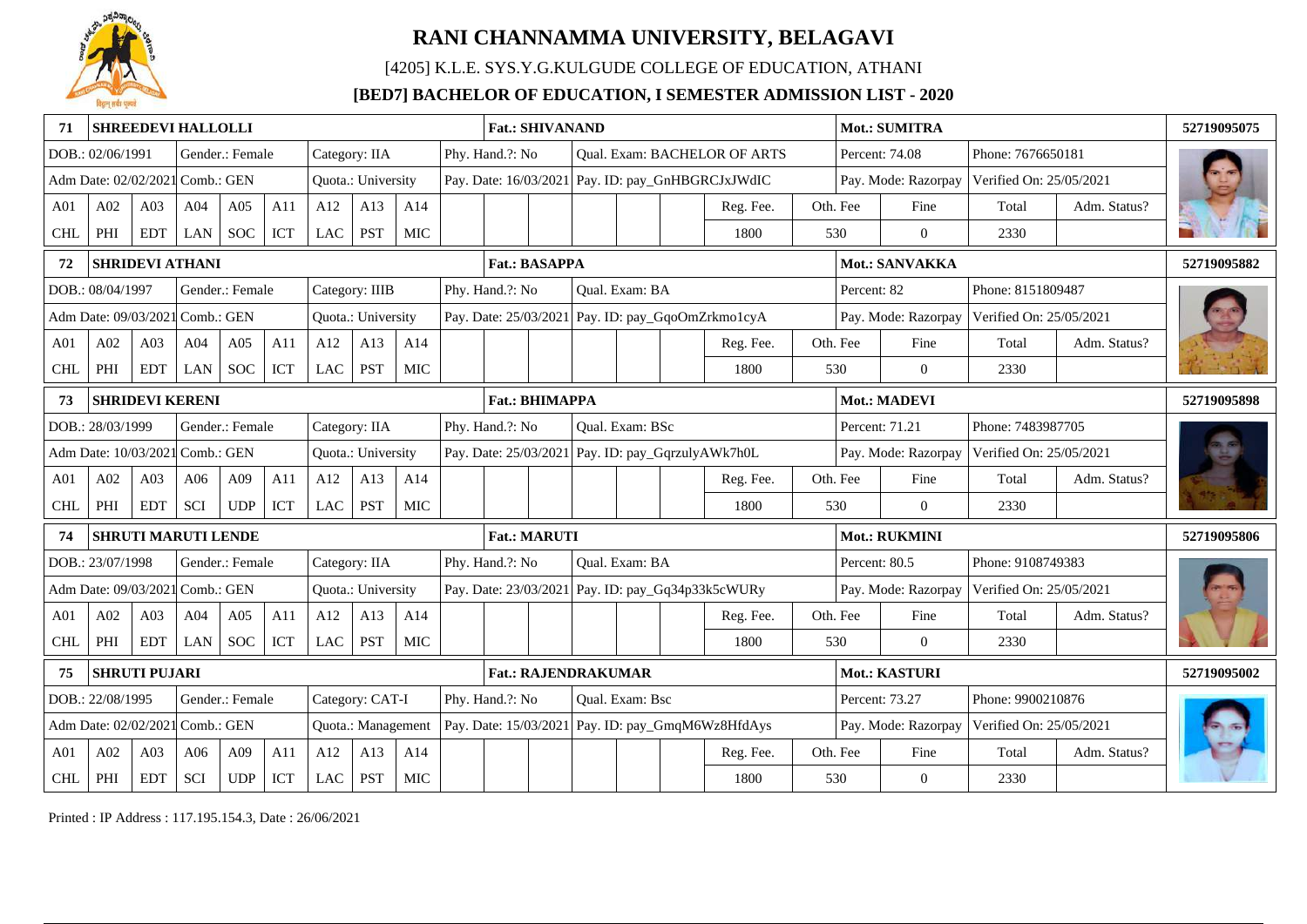

[4205] K.L.E. SYS.Y.G.KULGUDE COLLEGE OF EDUCATION, ATHANI

### **[BED7] BACHELOR OF EDUCATION, I SEMESTER ADMISSION LIST - 2020**

|                 | <b>SHRUTI SHINDE</b>            |                                  |                                                       |                 |     |              |                    |            |  | <b>Fat.: DASHARATH</b>                                                     |                                                                                                       |                                                   |                 |  |                                                   |  |                     | Mot.: DIPIKA        |                         |              | 52719095118 |
|-----------------|---------------------------------|----------------------------------|-------------------------------------------------------|-----------------|-----|--------------|--------------------|------------|--|----------------------------------------------------------------------------|-------------------------------------------------------------------------------------------------------|---------------------------------------------------|-----------------|--|---------------------------------------------------|--|---------------------|---------------------|-------------------------|--------------|-------------|
|                 | DOB.: 21/03/1999                |                                  |                                                       | Gender.: Female |     |              | Category: GM       |            |  | Phy. Hand.?: No                                                            |                                                                                                       |                                                   | Qual. Exam: BSC |  |                                                   |  |                     | Percent: 89.69      | Phone: 6361045563       |              |             |
|                 | Adm Date: 02/02/2021 Comb.: GEN |                                  |                                                       |                 |     |              | Quota.: Management |            |  |                                                                            |                                                                                                       |                                                   |                 |  | Pay. Date: 16/03/2021 Pay. ID: pay_GnCfk2DKVoco0t |  |                     | Pay. Mode: Razorpay | Verified On: 25/05/2021 |              |             |
| A <sub>01</sub> | A02                             | A03                              | A06                                                   | A09             | A11 | A12          | A13                | A14        |  |                                                                            |                                                                                                       |                                                   |                 |  | Reg. Fee.                                         |  | Oth. Fee            | Fine                | Total                   | Adm. Status? |             |
| <b>CHL</b>      | PHI                             | <b>EDT</b>                       | <b>SCI</b>                                            | <b>UDP</b>      | ICT | LAC          | <b>PST</b>         | MIC        |  |                                                                            |                                                                                                       |                                                   |                 |  | 1800                                              |  | 530                 | $\Omega$            | 2330                    |              |             |
|                 |                                 |                                  | SHWETA PUNDALIK VANJERI                               |                 |     |              |                    |            |  | <b>Fat.: PUNDALIK</b>                                                      |                                                                                                       |                                                   |                 |  |                                                   |  | Mot.: ARTI          |                     |                         |              | 52719095972 |
|                 | DOB.: 15/05/1996                |                                  |                                                       | Gender.: Female |     | Category: SC |                    |            |  | Phy. Hand.?: No                                                            |                                                                                                       |                                                   | Qual. Exam: BA  |  |                                                   |  |                     | Percent: 81.16      | Phone: 9108634057       |              |             |
|                 |                                 |                                  | Adm Date: 09/03/2021 Comb.: GEN<br>Quota.: University |                 |     |              |                    |            |  |                                                                            | Pay. Date: 30/03/2021   Pay. ID: pay_GslfmrqLzcEt5v<br>Pay. Mode: Razorpay<br>Verified On: 25/05/2021 |                                                   |                 |  |                                                   |  |                     |                     |                         |              |             |
| A <sub>01</sub> | A02                             | A03                              | A04                                                   | A05             | A11 | A12          | A13                | A14        |  |                                                                            |                                                                                                       |                                                   |                 |  | Reg. Fee.                                         |  | Oth. Fee            | Fine                | Total                   | Adm. Status? |             |
| CHL             | PHI                             | <b>EDT</b>                       | LAN                                                   | <b>SOC</b>      | ICT | <b>LAC</b>   | <b>PST</b>         | MIC        |  |                                                                            |                                                                                                       |                                                   |                 |  | 1800                                              |  | 530                 | $\overline{0}$      | 2330                    |              |             |
| 78              | <b>SNEHA GAVADE</b>             |                                  |                                                       |                 |     |              |                    |            |  | <b>Fat.: SURENDRA</b>                                                      |                                                                                                       |                                                   |                 |  |                                                   |  |                     | Mot.: SHOBHA        |                         |              | 52719096034 |
|                 | DOB.: 01/06/1999                |                                  |                                                       | Gender.: Female |     |              | Category: IIA      |            |  | Phy. Hand.?: No                                                            |                                                                                                       |                                                   | Qual. Exam: BSc |  |                                                   |  |                     | Percent: 72.96      | Phone: 7353591547       |              |             |
|                 | Adm Date: 09/03/2021 Comb.: GEN |                                  |                                                       |                 |     |              | Quota.: University |            |  |                                                                            |                                                                                                       |                                                   |                 |  | Pay. Date: 31/03/2021 Pay. ID: pay_GtBqPhk73qgvL2 |  | Pay. Mode: Razorpay |                     | Verified On: 25/05/2021 |              |             |
| A <sub>01</sub> | A02                             | A <sub>03</sub>                  | A06                                                   | A07             | A11 | A12          | A13                | A14        |  |                                                                            |                                                                                                       |                                                   |                 |  | Reg. Fee.                                         |  | Oth. Fee            | Fine                | Total                   | Adm. Status? |             |
| <b>CHL</b>      | PHI                             | <b>EDT</b>                       | <b>SCI</b>                                            | <b>MAT</b>      | ICT | LAC          | <b>PST</b>         | MIC        |  |                                                                            |                                                                                                       |                                                   |                 |  | 1800                                              |  | 530                 | $\Omega$            | 2330                    |              |             |
|                 |                                 |                                  | <b>SOUBHAGYA KAMBLE</b>                               |                 |     |              |                    |            |  | <b>Fat.: SURESH</b>                                                        |                                                                                                       |                                                   |                 |  |                                                   |  |                     | Mot.: RENUKA        |                         |              | 52719095980 |
|                 | DOB.: 06/06/1999                |                                  |                                                       | Gender.: Female |     | Category: SC |                    |            |  | Phy. Hand.?: No                                                            |                                                                                                       |                                                   | Qual. Exam: BSc |  |                                                   |  | Percent: 82.5       |                     | Phone: 7795554214       |              |             |
|                 | Adm Date: 09/03/2021 Comb.: GEN |                                  |                                                       |                 |     |              | Quota.: University |            |  |                                                                            |                                                                                                       |                                                   |                 |  | Pay. Date: 30/03/2021 Pay. ID: pay_Gsn02bw7HjtNlC |  |                     | Pay. Mode: Razorpay | Verified On: 25/05/2021 |              |             |
| A <sub>01</sub> | A02                             | A03                              | A06                                                   | A09             | A11 | A12          | A13                | A14        |  |                                                                            |                                                                                                       |                                                   |                 |  | Reg. Fee.                                         |  | Oth. Fee            | Fine                | Total                   | Adm. Status? |             |
| <b>CHL</b>      | PHI                             | <b>EDT</b>                       | <b>SCI</b>                                            | <b>UDP</b>      | ICT | <b>LAC</b>   | <b>PST</b>         | MIC        |  |                                                                            |                                                                                                       |                                                   |                 |  | 900                                               |  | 470                 | $\Omega$            | 1370                    |              |             |
|                 |                                 |                                  | <b>SUNITA PADASALAGI</b>                              |                 |     |              |                    |            |  | Mot.: KASTURI<br><b>Fat.: HANAMANT</b>                                     |                                                                                                       |                                                   |                 |  |                                                   |  | 52719096970         |                     |                         |              |             |
|                 | DOB.: 01/06/1997                |                                  |                                                       | Gender.: Female |     |              | Category: IIA      |            |  | Phy. Hand.?: No<br>Oual. Exam: B Sc<br>Percent: 68.72<br>Phone: 7022639850 |                                                                                                       |                                                   |                 |  |                                                   |  |                     |                     |                         |              |             |
|                 | Adm Date: 02/02/2021            | Comb.: GEN<br>Quota.: Management |                                                       |                 |     |              |                    |            |  |                                                                            |                                                                                                       | Pay. Date: 17/04/2021 Pay. ID: pay_Gzr0p6EUeGwb9O |                 |  |                                                   |  |                     | Pay. Mode: Razorpay | Verified On: 25/05/2021 |              |             |
| A <sub>01</sub> | A02                             | A03                              | A06                                                   | A07             | A11 | A12          | A13                | A14        |  |                                                                            |                                                                                                       |                                                   |                 |  | Reg. Fee.                                         |  | Oth. Fee            | Fine                | Total                   | Adm. Status? |             |
| <b>CHL</b>      | $\rm PHI$                       | <b>EDT</b>                       | SCI                                                   | <b>MAT</b>      | ICT | LAC          | PST                | <b>MIC</b> |  |                                                                            |                                                                                                       |                                                   |                 |  | 1800                                              |  | 530                 | $\overline{0}$      | 2330                    |              |             |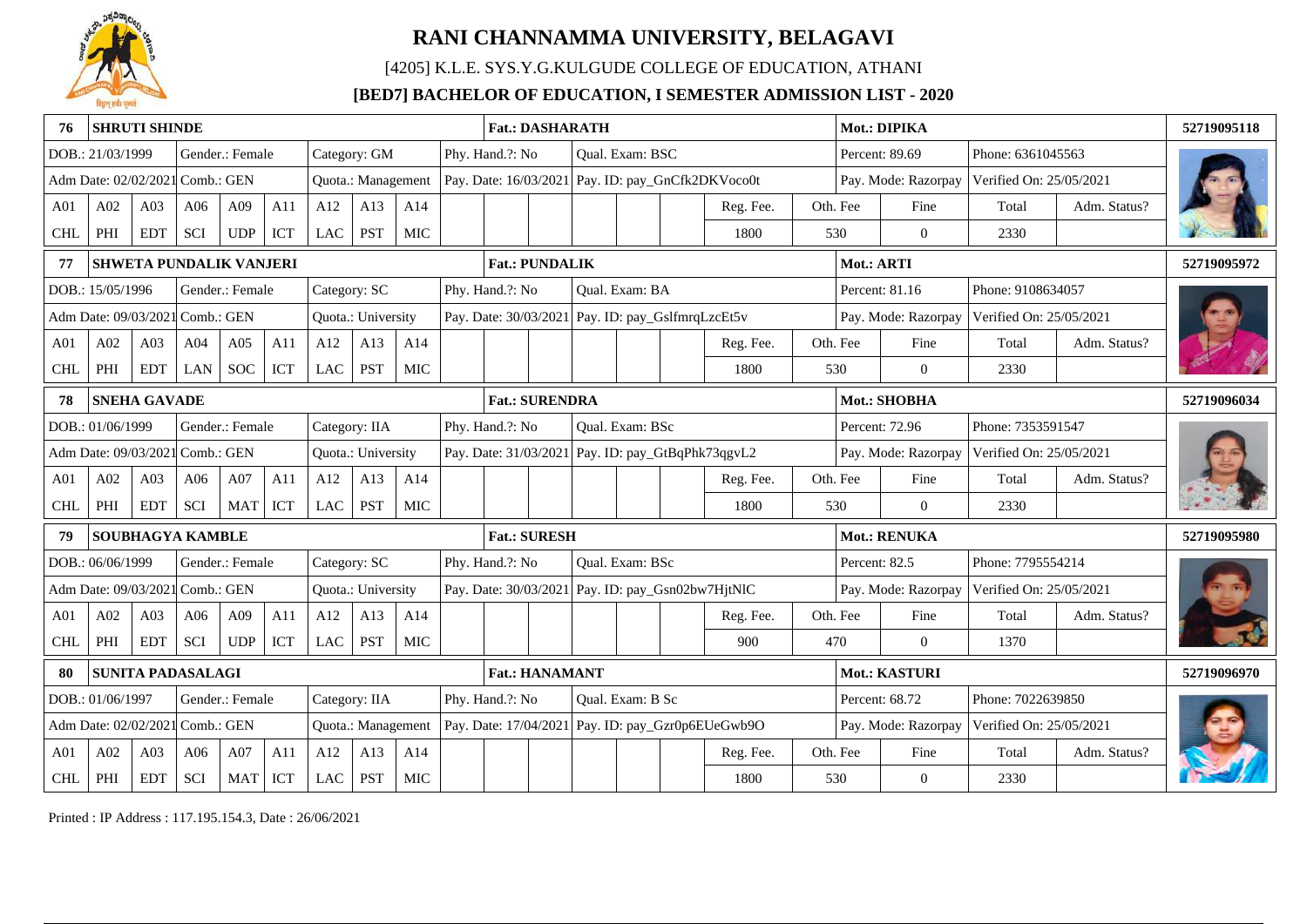

[4205] K.L.E. SYS.Y.G.KULGUDE COLLEGE OF EDUCATION, ATHANI

### **[BED7] BACHELOR OF EDUCATION, I SEMESTER ADMISSION LIST - 2020**

| 81              |                                 |                     | TANGEVVA MALAMALASI             |                 |     |            |                    |            | <b>Fat.: SHANKAR</b><br>Phy. Hand.?: No<br>Qual. Exam: B A |                                                                          |                                                        |                                                   |                |  |                                                   | Mot.: MAHADEVI |          |                         |                         | 52719094909  |             |
|-----------------|---------------------------------|---------------------|---------------------------------|-----------------|-----|------------|--------------------|------------|------------------------------------------------------------|--------------------------------------------------------------------------|--------------------------------------------------------|---------------------------------------------------|----------------|--|---------------------------------------------------|----------------|----------|-------------------------|-------------------------|--------------|-------------|
|                 | DOB.: 01/06/1988                |                     |                                 | Gender.: Female |     |            | Category: IIA      |            |                                                            |                                                                          |                                                        |                                                   |                |  |                                                   |                |          | Percent: 77.21          | Phone: 6366066382       |              |             |
|                 | Adm Date: 10/03/2021 Comb.: GEN |                     |                                 |                 |     |            | Quota.: University |            |                                                            |                                                                          |                                                        |                                                   |                |  | Pay. Date: 13/03/2021 Pay. ID: pay_GmA02To9ynElbG |                |          | Pay. Mode: Razorpay     | Verified On: 25/05/2021 |              |             |
| A <sub>01</sub> | A02                             | A03                 | A04                             | A05             | A11 | A12        | A13                | A14        |                                                            |                                                                          |                                                        |                                                   |                |  | Reg. Fee.                                         |                | Oth. Fee | Fine                    | Total                   | Adm. Status? |             |
| <b>CHL</b>      | PHI                             | <b>EDT</b>          | LAN                             | <b>SOC</b>      | ICT | <b>LAC</b> | <b>PST</b>         | MIC        |                                                            |                                                                          |                                                        |                                                   |                |  | 1800                                              |                | 530      | $\overline{0}$          | 2330                    |              |             |
| 82              |                                 | <b>TULASI DARUR</b> |                                 |                 |     |            |                    |            |                                                            | <b>Fat.: MALLAPPA</b>                                                    |                                                        |                                                   |                |  |                                                   |                |          | <b>Mot.: MUTTURAVVA</b> |                         |              | 52719095886 |
|                 | DOB.: 05/06/1999                |                     |                                 | Gender.: Female |     |            | Category: CAT-I    |            |                                                            | Phy. Hand.?: No                                                          |                                                        |                                                   | Qual. Exam: BA |  |                                                   |                |          | Percent: 71.21          | Phone: 7996512024       |              |             |
|                 | Adm Date: 25/03/2021 Comb.: GEN |                     |                                 |                 |     |            | Quota.: Management |            |                                                            |                                                                          |                                                        |                                                   |                |  | Pay. Date: 25/03/2021 Pay. ID: pay_GqpCQadGekk6Id |                |          | Pay. Mode: Razorpay     | Verified On: 25/05/2021 |              |             |
| A <sub>01</sub> | A02                             | A <sub>03</sub>     | A04                             | A05             | A11 | A12        | A13                | A14        |                                                            |                                                                          |                                                        |                                                   |                |  | Reg. Fee.                                         |                | Oth. Fee | Fine                    | Total                   | Adm. Status? |             |
| <b>CHL</b>      | PHI                             | <b>EDT</b>          | LAN                             | <b>SOC</b>      | ICT | <b>LAC</b> | <b>PST</b>         | MIC        |                                                            |                                                                          |                                                        |                                                   |                |  | 1800                                              |                | 530      | $\overline{0}$          | 2330                    |              |             |
| 83              |                                 |                     | <b>UMASHREE BHUSAHEB AIHOLE</b> |                 |     |            |                    |            |                                                            | <b>Fat.: BAHUSAHEB</b>                                                   |                                                        |                                                   |                |  |                                                   |                |          | Mot.: JAYASHREE         |                         |              | 52719097271 |
|                 | DOB.: 07/08/1997                |                     |                                 | Gender.: Female |     |            | Category: SC       |            |                                                            | Phy. Hand.?: No                                                          |                                                        |                                                   | Qual. Exam: BA |  |                                                   |                |          | Percent: 71.05          | Phone: 9972140114       |              |             |
|                 | Adm Date: 26/04/2021 Comb.: GEN |                     |                                 |                 |     |            | Quota.: University |            |                                                            |                                                                          |                                                        |                                                   |                |  | Pay. Date: 26/04/2021 Pay. ID: pay_H3WJO3Hw89dlF4 |                |          | Pay. Mode: Razorpay     | Verified On: 25/05/2021 |              |             |
| A <sub>01</sub> | A02                             | A03                 | A04                             | A05             | A11 | A12        | A13                | A14        |                                                            |                                                                          |                                                        |                                                   |                |  | Reg. Fee.                                         |                | Oth. Fee | Fine                    | Total                   | Adm. Status? |             |
| <b>CHL</b>      | PHI                             | <b>EDT</b>          | <b>LAN</b>                      | <b>SOC</b>      | ICT | LAC        | <b>PST</b>         | MIC        |                                                            |                                                                          |                                                        |                                                   |                |  | 900                                               |                | 470      | $\theta$                | 1370                    |              |             |
|                 |                                 |                     | <b>UMASHREE MADAR</b>           |                 |     |            |                    |            |                                                            | <b>Fat.: GANGUBAI</b>                                                    |                                                        |                                                   |                |  |                                                   |                |          | Mot.: GANGUBAI          |                         |              | 52719095684 |
|                 | DOB.: 10/05/1996                |                     |                                 | Gender.: Female |     |            | Category: SC       |            |                                                            | Phy. Hand.?: No                                                          |                                                        |                                                   |                |  | Qual. Exam: BACHELOR OF SCIENCE IN POMcent: 60.7  |                |          |                         | Phone: 9741052132       |              |             |
|                 | Adm Date: 25/02/2021 Comb.: GEN |                     |                                 |                 |     |            | Quota.: Management |            |                                                            |                                                                          |                                                        |                                                   |                |  | Pay. Date: 19/03/2021 Pay. ID: pay_GoYuqK4E1W72kT |                |          | Pay. Mode: Razorpay     | Verified On: 25/05/2021 |              |             |
| A <sub>01</sub> | A02                             | A03                 | A06                             | A07             | A11 | A12        | A13                | A14        |                                                            |                                                                          |                                                        |                                                   |                |  | Reg. Fee.                                         |                | Oth. Fee | Fine                    | Total                   | Adm. Status? |             |
| <b>CHL</b>      | PHI                             | <b>EDT</b>          | <b>SCI</b>                      | <b>MAT</b>      | ICT | <b>LAC</b> | <b>PST</b>         | <b>MIC</b> |                                                            |                                                                          |                                                        |                                                   |                |  | 1800                                              |                | 530      | $\Omega$                | 2330                    |              |             |
|                 |                                 |                     | VARSHA DHULAGANVI               |                 |     |            |                    |            |                                                            |                                                                          | Fat.: ANNASAHEB DHULAGANVI<br>Mot.: VASTALA DHULAGANVI |                                                   |                |  |                                                   |                |          | 52719096063             |                         |              |             |
|                 | DOB.: 28/07/1998                |                     |                                 | Gender.: Female |     |            | Category: SC       |            |                                                            | Phy. Hand.?: No<br>Qual. Exam: BA<br>Percent: 74.68<br>Phone: 9902650776 |                                                        |                                                   |                |  |                                                   |                |          |                         |                         |              |             |
|                 | Adm Date: 02/02/202             |                     | Comb.: GEN                      |                 |     |            | Quota.: Management |            |                                                            |                                                                          |                                                        | Pay. Date: 31/03/2021 Pay. ID: pay_GtFazXqfdSvRfT |                |  |                                                   |                |          | Pay. Mode: Razorpay     | Verified On: 25/05/2021 |              |             |
| A <sub>01</sub> | A02                             | A03                 | A04                             | A05             | A11 | A12        | A13                | A14        |                                                            |                                                                          |                                                        |                                                   |                |  | Reg. Fee.                                         |                | Oth. Fee | Fine                    | Total                   | Adm. Status? |             |
| <b>CHL</b>      | $\rm PHI$                       | <b>EDT</b>          | LAN                             | <b>SOC</b>      | ICT | LAC        | <b>PST</b>         | <b>MIC</b> |                                                            |                                                                          |                                                        |                                                   |                |  | 1800                                              |                | 530      | $\overline{0}$          | 2330                    |              |             |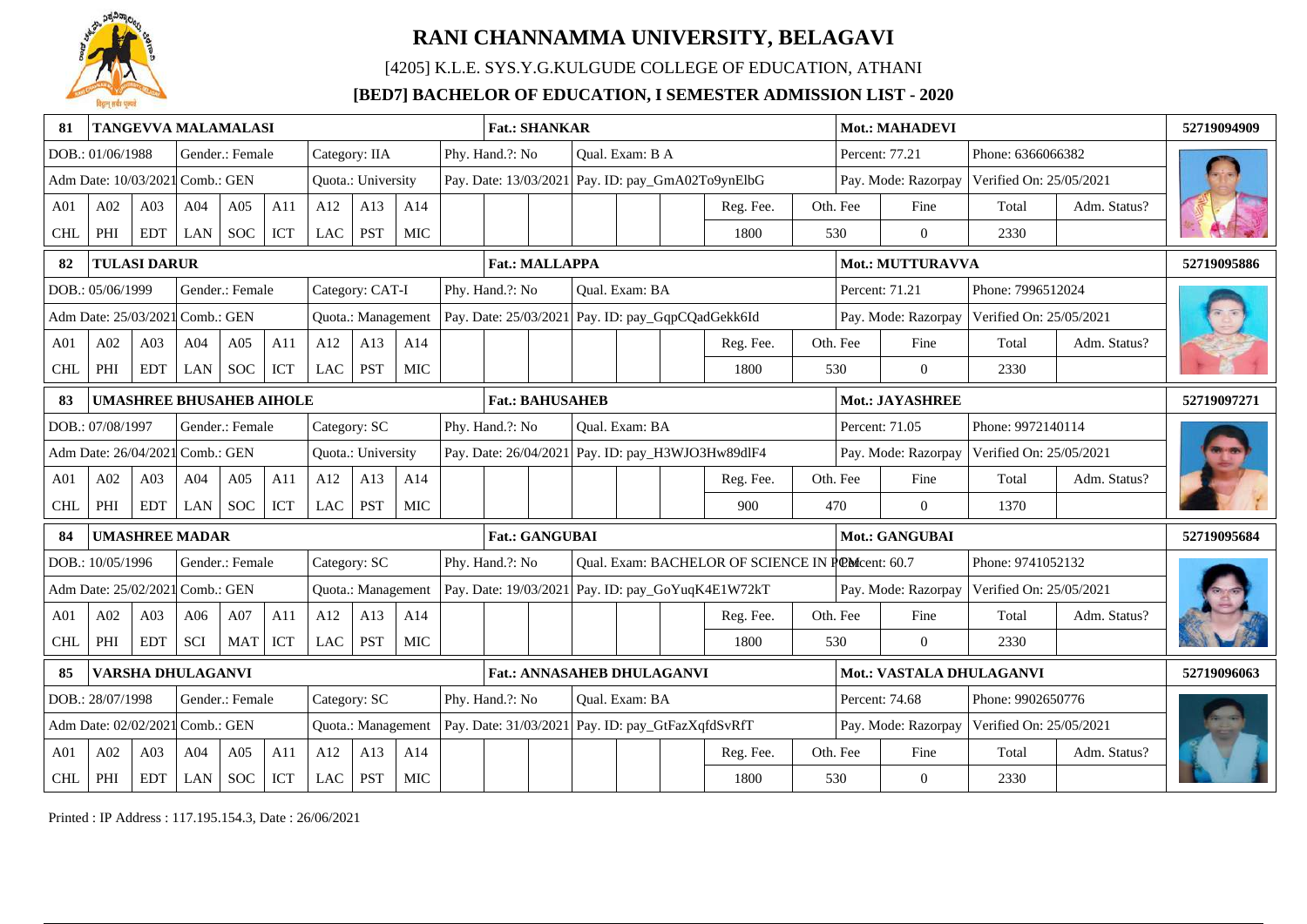

[4205] K.L.E. SYS.Y.G.KULGUDE COLLEGE OF EDUCATION, ATHANI

### **[BED7] BACHELOR OF EDUCATION, I SEMESTER ADMISSION LIST - 2020**

| -86             |                                 | <b>VASANTA SATTI</b>                                  |                         |            |            |               |                           |                                   | <b>Fat.: DHARMAPPA</b>    |  |  |                 |                                                     |                                                   |  |                     | <b>Mot.: MAHANANDA</b>  |                         |              | 52719095654 |
|-----------------|---------------------------------|-------------------------------------------------------|-------------------------|------------|------------|---------------|---------------------------|-----------------------------------|---------------------------|--|--|-----------------|-----------------------------------------------------|---------------------------------------------------|--|---------------------|-------------------------|-------------------------|--------------|-------------|
|                 | DOB.: 21/06/1997                |                                                       | Gender.: Female         |            |            |               | Category: IIIB            |                                   | Phy. Hand.?: No           |  |  | Oual. Exam: BA  |                                                     |                                                   |  |                     | Percent: 75.29          | Phone: 9535938463       |              |             |
|                 | Adm Date: 19/03/2021 Comb.: GEN |                                                       |                         |            |            |               | Quota.: Management        |                                   |                           |  |  |                 |                                                     | Pay. Date: 19/03/2021 Pay. ID: pay_GoT6amQBWSHUSF |  |                     | Pay. Mode: Razorpay     | Verified On: 25/05/2021 |              |             |
| A <sub>01</sub> | A02                             | A03                                                   | A04                     | A05        | A11        | A12           | A13                       | A14                               |                           |  |  |                 |                                                     | Reg. Fee.                                         |  | Oth. Fee            | Fine                    | Total                   | Adm. Status? |             |
| <b>CHL</b>      | PHI                             | <b>EDT</b>                                            | LAN                     | <b>SOC</b> | ICT        | LAC           | <b>PST</b>                | MIC                               |                           |  |  |                 |                                                     | 1800                                              |  | 530                 | $\Omega$                | 2330                    |              |             |
| 87              |                                 |                                                       | <b>VIDYASHREE MADAR</b> |            |            |               |                           |                                   | <b>Fat.: MALLAPPA</b>     |  |  |                 |                                                     |                                                   |  |                     | Mot.: CHAMPAVVA         |                         |              | 52719095872 |
|                 | DOB.: 29/07/1998                | Category: SC<br>Gender.: Female                       |                         |            |            |               |                           | Phy. Hand.?: No<br>Qual. Exam: BA |                           |  |  |                 |                                                     |                                                   |  | Percent: 81.32      | Phone: 9743237788       |                         |              |             |
|                 |                                 | Adm Date: 09/03/2021 Comb.: GEN<br>Quota.: University |                         |            |            |               |                           |                                   |                           |  |  |                 | Pay. Date: 25/03/2021   Pay. ID: pay_GqmJnVOulCo9LP |                                                   |  | Pay. Mode: Razorpay | Verified On: 25/05/2021 |                         |              |             |
| A <sub>01</sub> | A02                             | A03                                                   | A <sub>04</sub>         | A05        | A11        | A12           | A13                       | A14                               |                           |  |  |                 |                                                     | Reg. Fee.                                         |  | Oth. Fee            | Fine                    | Total                   | Adm. Status? |             |
| <b>CHL</b>      | PHI                             | <b>EDT</b>                                            | LAN                     | <b>SOC</b> | <b>ICT</b> | LAC           | <b>PST</b>                | MIC                               |                           |  |  |                 |                                                     | 1800                                              |  | 530                 | $\overline{0}$          | 2330                    |              |             |
|                 |                                 |                                                       |                         |            |            |               |                           |                                   |                           |  |  |                 |                                                     |                                                   |  |                     |                         |                         |              |             |
| 88              |                                 | <b>VIDYASHRI PATIL</b>                                |                         |            |            |               |                           |                                   | <b>Fat.: SHANKARGOUDA</b> |  |  |                 |                                                     |                                                   |  |                     | <b>Mot.: GOURAVVA</b>   |                         |              | 52719096070 |
|                 | DOB.: 29/12/1999                |                                                       | Gender.: Female         |            |            |               | Category: IIIB            |                                   | Phy. Hand.?: No           |  |  | Oual. Exam: BSC |                                                     |                                                   |  |                     | Percent: 90.62          | Phone: 8123650827       |              |             |
|                 | Adm Date: 08/03/2021 Comb.: GEN |                                                       |                         |            |            |               | <b>Ouota.: University</b> |                                   | Pay. Date: 01/04/2021     |  |  |                 |                                                     | Pay. ID: pay_GtYksTrBtd918Y                       |  |                     | Pay. Mode: Razorpay     | Verified On: 25/05/2021 |              |             |
| A01             | A02                             | A03                                                   | A06                     | A07        | A11        | A12           | A13                       | A14                               |                           |  |  |                 |                                                     | Reg. Fee.                                         |  | Oth. Fee            | Fine                    | Total                   | Adm. Status? |             |
| <b>CHL</b>      | PHI                             | <b>EDT</b>                                            | SCI                     | <b>MAT</b> | ICT        | LAC           | <b>PST</b>                | <b>MIC</b>                        |                           |  |  |                 |                                                     | 1800                                              |  | 530                 | $\Omega$                | 2330                    |              |             |
| 89              |                                 |                                                       | <b>VINUTA KULGUDE</b>   |            |            |               |                           |                                   | <b>Fat.: MARUTI</b>       |  |  |                 |                                                     |                                                   |  |                     | Mot.: SHOBHA            |                         |              | 52719095365 |
|                 | DOB.: 10/01/1986                |                                                       | Gender.: Female         |            |            | Category: IIA |                           |                                   | Phy. Hand.?: No           |  |  | Oual. Exam: BA  |                                                     |                                                   |  |                     | Percent: 55.31          | Phone: 7259228565       |              |             |
|                 | Adm Date: 03/02/2021 Comb.: GEN |                                                       |                         |            |            |               | Quota.: Management        |                                   |                           |  |  |                 |                                                     | Pay. Date: 17/03/2021 Pay. ID: pay_GnfTdLrWCVxHPo |  |                     | Pay. Mode: Razorpay     | Verified On: 25/05/2021 |              |             |
| A <sub>01</sub> | A02                             | A <sub>03</sub>                                       | A <sub>04</sub>         | A05        | A11        | A12           | A13                       | A14                               |                           |  |  |                 |                                                     | Reg. Fee.                                         |  | Oth. Fee            | Fine                    | Total                   | Adm. Status? |             |

**Declaration:**

**01. The information furnished with regard to the admissions are true & correct to the best of my knowledge and belief. A copy of the university affilication letter and admission intake letter is enclosed.**

**02. The students admitted to the courses are within the intake sanctioned by the Government of Karnataka / Rani Channamma University to the College / Department. 03. The particulars furnished in respect of the above candidates in the statement of Admission are based on original documents produced by them and they are true to the best of my knowledge and belief.**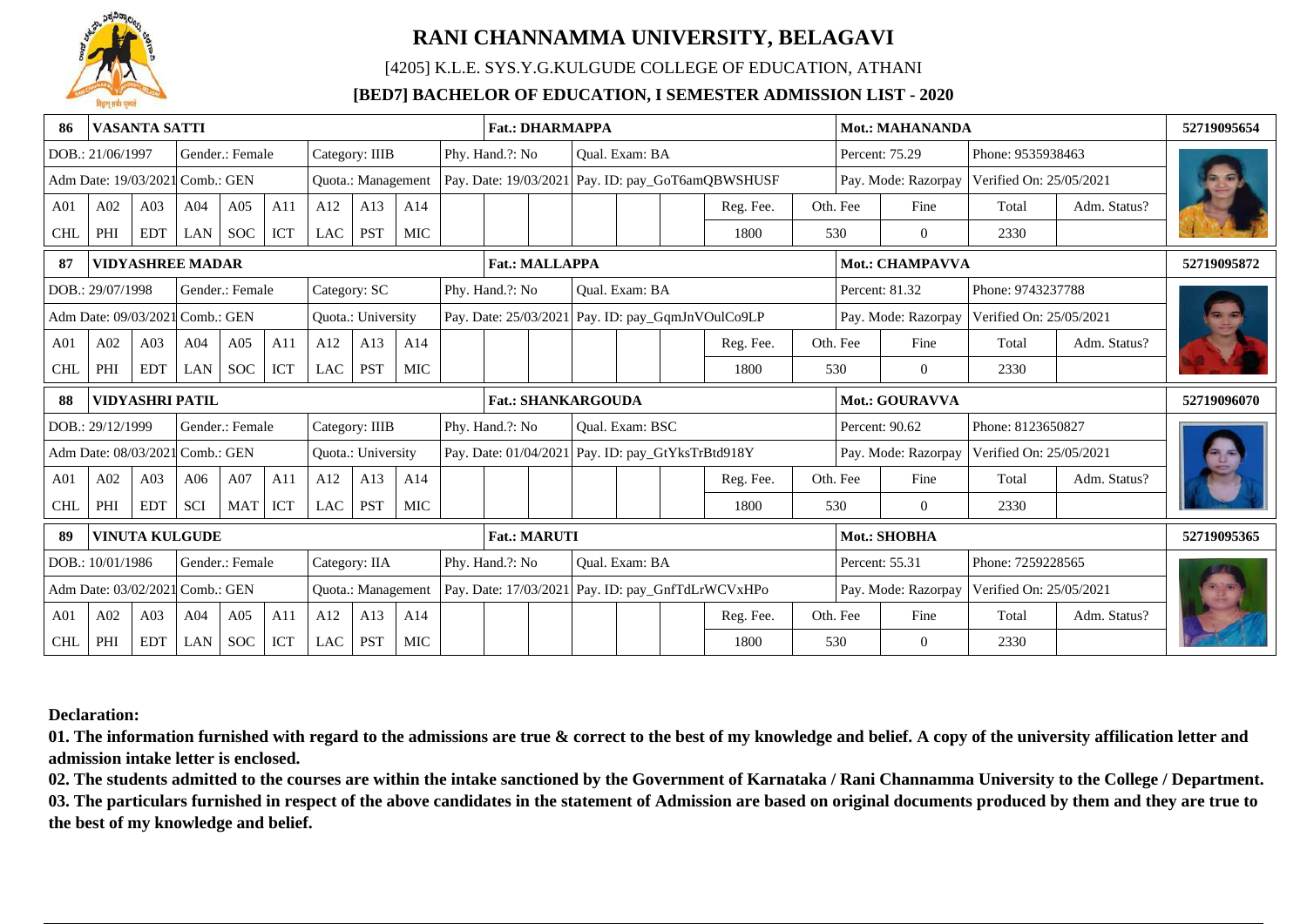**04. All the original documents such as marks cards, transfer certificate, migration certificate, eligibility certificate etc furnished by the candidate admitted are carefully verified and they are in order in all respects.**

**05. All the students recommended in this admission statement for approval are academically eligible and have satisfied the regulations of the sources for which they are admitted.**

**06. No candidate other than the candidates mentioned in this statement of admission are admitted to any course in this college.**

**07. All the applicable fees with respect to admission is duly remitted to the University funds.**

**Date : Principal Signature (with seal)**